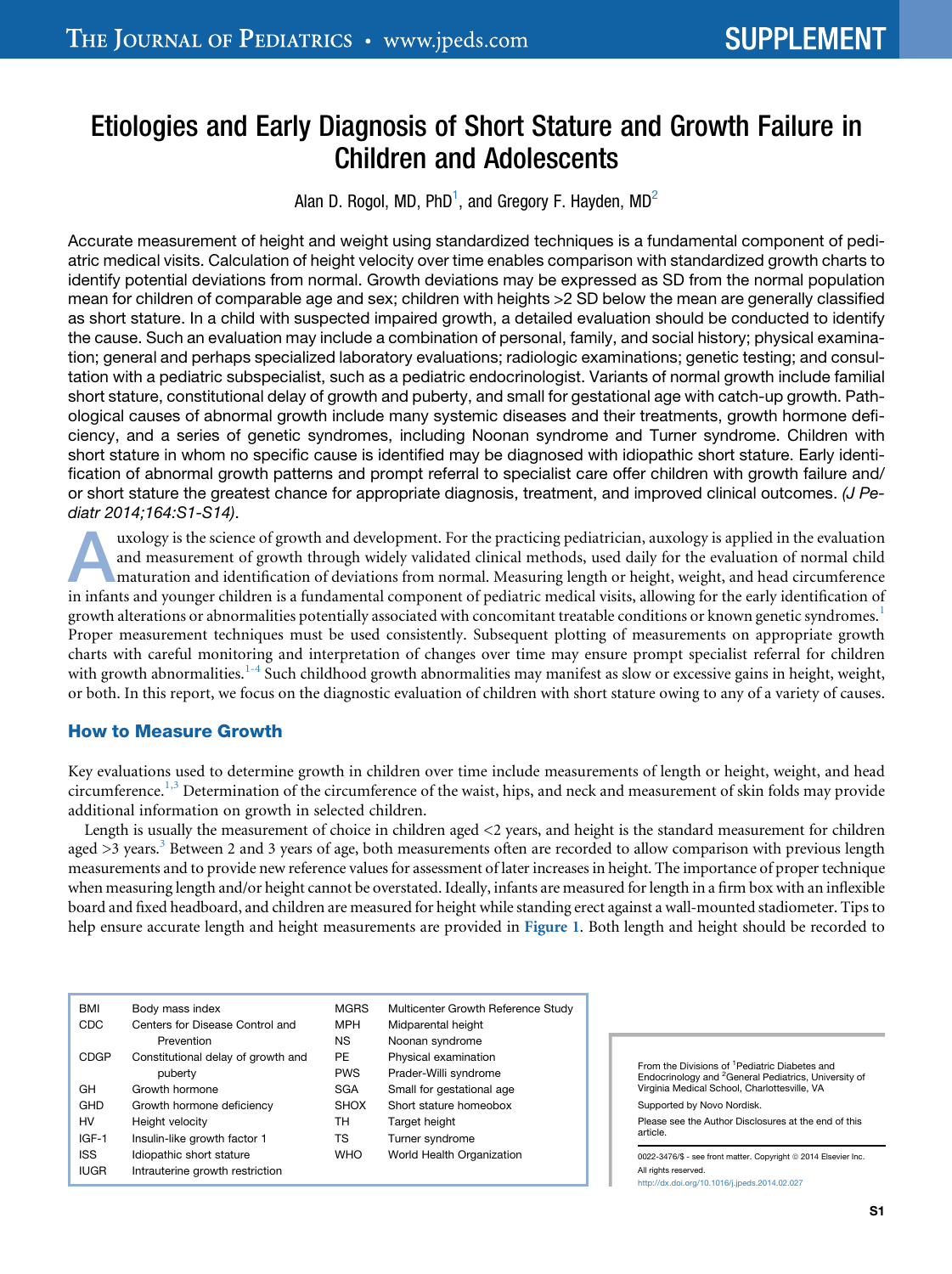<span id="page-1-0"></span>

shoulders, buttocks, and heels should be in contact with the vertical surface. With the child looking straight ahead, the head projection is placed at the crown of the head. The child steps away from the wall, and the height measurement is recorded to the nearest 0.1 cm.

Figure 1. A, Infant length measurement technique. (Content and design by SPOON Foundation. Reproduced with permission from the Joint Council. Copyright © 2013, Joint Council. All rights reserved.) **B**, Height measurement technique.<sup>[10](#page-11-0)</sup> (Adapted with permission from: Rogol AD. Diagnostic approach to short stature. In: Basow DS, editor. UpToDate. Waltham, MA: UpToDate; 2013. Copyright © 2013 UpToDate, Inc. For more information, visit [www.uptodate.com.](http://www.uptodate.com))

the nearest  $0.1 \text{ cm}^5$  and measured twice, with results of the 2 measurements falling within a 4-mm range.<sup>6</sup> If the difference between the 2 values is >4 mm, then a third measurement should be obtained, with the average of the 2 closest values

recorded. In a busy primary care office, a single carefully obtained measurement is usually considered sufficient if the value is consistent with the child's growth curve.

Accurate weight measurement depends on the accuracy and correct calibration of the scale. It is critical that the child be weighed without shoes and wearing only light clothing.

Techniques to evaluate growth have been standardized, including the routine use of growth charts as recommended by the World Health Organization (WHO) and the Centers for Disease Control and Prevention  $(CDC)^{7-9}$  $(CDC)^{7-9}$  $(CDC)^{7-9}$  The 2006 WHO international growth standard charts represent growth standards for healthy children in optimal conditions and are now recommended as the preferred instruments for plotting growth in children aged <24 months. The CDC charts, used in the past for infants as well as children and currently recommended for children and adolescents aged 2-20 years, are reference charts documenting growth over time, as observed in subjects included in the data collection process.

The differences between these 2 chart types reflect their origins. Data used to create the WHO charts were obtained from the Multicenter Growth Reference Study (MGRS) conducted between 1997 and 2003 in 6 cities located in 6 different countries (Brazil, Ghana, India, Norway, Oman, and the US [California]). The MGRS was based on the hypothesis, later proven, that young children have similar growth potential independent of ethnicity and place of birth. When raised in a healthy environment and adequately nourished, children aged <24 months included in the MGRS reached comparable mean lengths in all 6 countries. Of note, children were excluded from the MGRS according to a number of criteria, including low socioeconomic status, breastfeeding for <12 months, maternal smoking during pregnancy or lactation, perinatal morbidities, and child health conditions known to affect growth. The CDC growth charts are based on data collected over time from 5 cross-sectional, nationally representative health examination surveys. For the growth charts for children aged <36 months, data were derived from the National Health and Nutrition Examination Surveys I, II, and III, conducted in the US from 1971 to 1994. From these surveys, the only exclusions were infants with very low birth weight. For the growth charts for children aged 2-20 years, data were derived from the National Health and Nutrition Examination Surveys I, II, and III as well as from the earlier National Health Examination Surveys II and III, conducted from 1963 to 1970.

Calculation of height velocity (HV) facilitates identification of a child's growth trajectory over time and evaluation of potential deviations from normal. While recognizing the potential for notable variation in HV among healthy children, the "rule of fives" can be used to estimate normal growth rates at various ages during childhood ([Figure 2](#page-2-0)).<sup>[10](#page-11-0)</sup> This convention suggests that growth may be rapid, at a rate of  $\sim$ 25 cm/year from birth to age 1 year, then moderate, at an average of 10 cm/year, from age 1 to 4 years.<sup>[10](#page-11-0)</sup> In particular, children typically grow  $\sim$ 12 cm from age 1 to 2 years and 8 cm from age 2 to 3 years.<sup>[11](#page-11-0)</sup> The rule of fives then suggests that growth further slows to  $\sim$  5-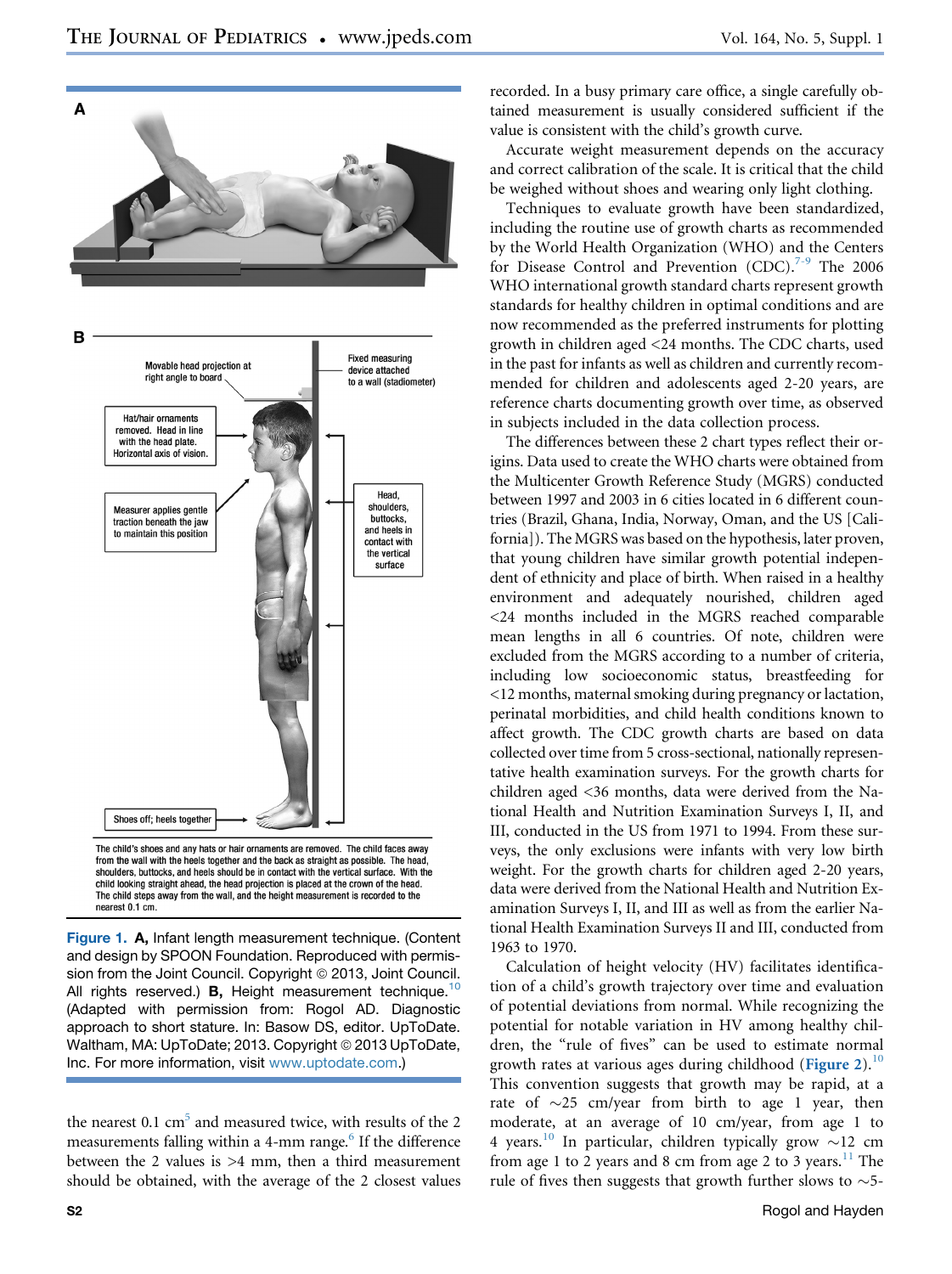<span id="page-2-0"></span>Figure 2. "Rule of fives" for estimating normal growth rates in children.[10](#page-11-0) Normal length or height at various ages during childhood, and the growth rate between those timepoints, are approximated by multiples of 5, as shown above. Actual height and growth rate in a healthy child can vary substantially around these approximations. (Adapted with permission from Rogol AD. Diagnostic approach to short stature. In: Basow DS, editor. UpToDate. Waltham, MA: UpToDate; 2013. Copyright © 2013 UpToDate, Inc. For more information, visit [www.](http://www.uptodate.com) [uptodate.com](http://www.uptodate.com).)

7 cm/year from age 4 to 8 years. $10$  As illustrated in the infancy-childhood-puberty model developed by Karlberg et al, $^{12}$  $^{12}$  $^{12}$  HV is very high in the fetal period but decelerates rapidly in the 2-3 years after birth, with a slower but nearly constant growth rate in childhood that continues until puberty. A second peak in HV is observed at  $\sim$ 11.5 years of age for girls and  $\sim$ 13.5 years of age for boys in North America is associated with puberty and adolescent growth.<sup>[13](#page-11-0)</sup> Growth hormone (GH) is produced in these 3 developmental stages and, along with other factors (eg, thyroid hormone, nutrition, genetic factors, general health status), is critical for growth beginning at age 6 months, whereas sex steroid hormones (ie, testosterone in boys and estrogens in girls) mostly contribute to growth during puberty. $\frac{11,12}{2}$  $\frac{11,12}{2}$  $\frac{11,12}{2}$ 

Longitudinally-based charts have been developed using data from cross-sectional studies to evaluate HV, taking into account the timing of puberty. $14$  Current standards for determining HV are based on results from both crosssectional studies and longitudinal growth studies and allow identification of children who develop growth abnormalities over time ([Figure 3](#page-3-0)). $3$  For optimal determination of HV, measurements should be obtained at 9- to 12-month intervals (after age 2 years), to minimize the effect of measurement errors and seasonal variations in growth.<sup>[3](#page-11-0)</sup>

Multiple methods are available to generate estimates of adult height for children.<sup>[10](#page-11-0)</sup> Target height (TH), an estimate of a child's genetic height potential, is most commonly determined by calculating the midparental height (MPH), using the following formulas $10,15$ :

TH (MPH) for girls :  $([father's height cm - 13 cm] +$ mother's height cm $)/2$  (to determine average) TH (MPH) for boys :  $([mother's height cm + 13 cm] +$ father's height cm $)/2$  (to determine average).

For girls and boys, 8.5 cm on either side of the calculated TH equates to the 3rd to 97th percentiles for anticipated adult height.

A child tends to grow to be about as tall as his or her parents, but because men are generally taller than women, simply averaging the parents' heights will not suffice. Thus, for estimating a child's adult height, the MPH must be adjusted for the sex of the child.

Another method of predicting adult height takes into account the child's current height percentile,  $16$  but this method is not in widespread use given the wide range of predicted height. $17$  In recent years, Web-based calculators have been devised to facilitate predictions of adult height according to available models. There are also more complicated methods for predicting adult height that are somewhat more accurate than using MPH but require additional testing and calcula- $\frac{10}{3}$  $\frac{10}{3}$  $\frac{10}{3}$ ; for example, a radiograph of the left hand and wrist can be used to estimate bone age, which can serve as a surro-gate for biological age and physical maturity.<sup>[18](#page-11-0)</sup> This radiographic approach to evaluating skeletal maturation is based on the assumption that phalange and metacarpal development is representative of the development of vertebral and long bones, which serve as determinants of adult height. This approach is most useful in children with proportionate short stature. In children with skeletal dysplasia and other forms of disproportionate short stature, an extensive skeletal survey may be necessary for radiologic evaluation and accu-rate diagnosis.<sup>[18](#page-11-0)</sup>

The concepts of weight-for-length and body mass index (BMI), as well as body composition (both lean body mass and fat mass), introduce additional measurements that determine the relative contributions to growth of different components (eg, weight vs length or weight vs height in BMI). Growth may be proportionate or disproportionate; in the latter case, different parts of the body develop in an unbalanced fashion. Measurements of head circumference, upper and lower body segments, and sitting height, as well as arm span, may provide important clinical information in addition to evidence of excessively short or tall stature. Head circumference is usually measured in infants and children up to age 3-4 years, with a flexible tape placed over the most prominent part of the back of the head, above the ears and the eyebrows (supraorbital ridges). Just as for length, head circumference should be measured to the nearest 0.1 cm. $5$  Owing to the complexity of upper and lower body segment evaluation and the need for specific equipment, these measurements are often performed by specialists. Upper body: lower body is generally  $\sim$  1.7 in neonates and decreases progressively to  $\sim 0.92$  in white adults and  $\sim 0.88$  in black adults. $3,19$ 

## Monitoring Growth in Infants, Children, and **Adolescents**

"Normal" growth can be defined as a Gaussian phenomenon.[4](#page-11-0) Values for continuous variables, such as height and weight, are distributed along a bell-shaped curve, also known in statistical terms as the normal distribution (a graphical representation of normal distribution can be found in an article by  $Rogol<sup>4</sup>$  $Rogol<sup>4</sup>$  $Rogol<sup>4</sup>$ ). The total area under the curve includes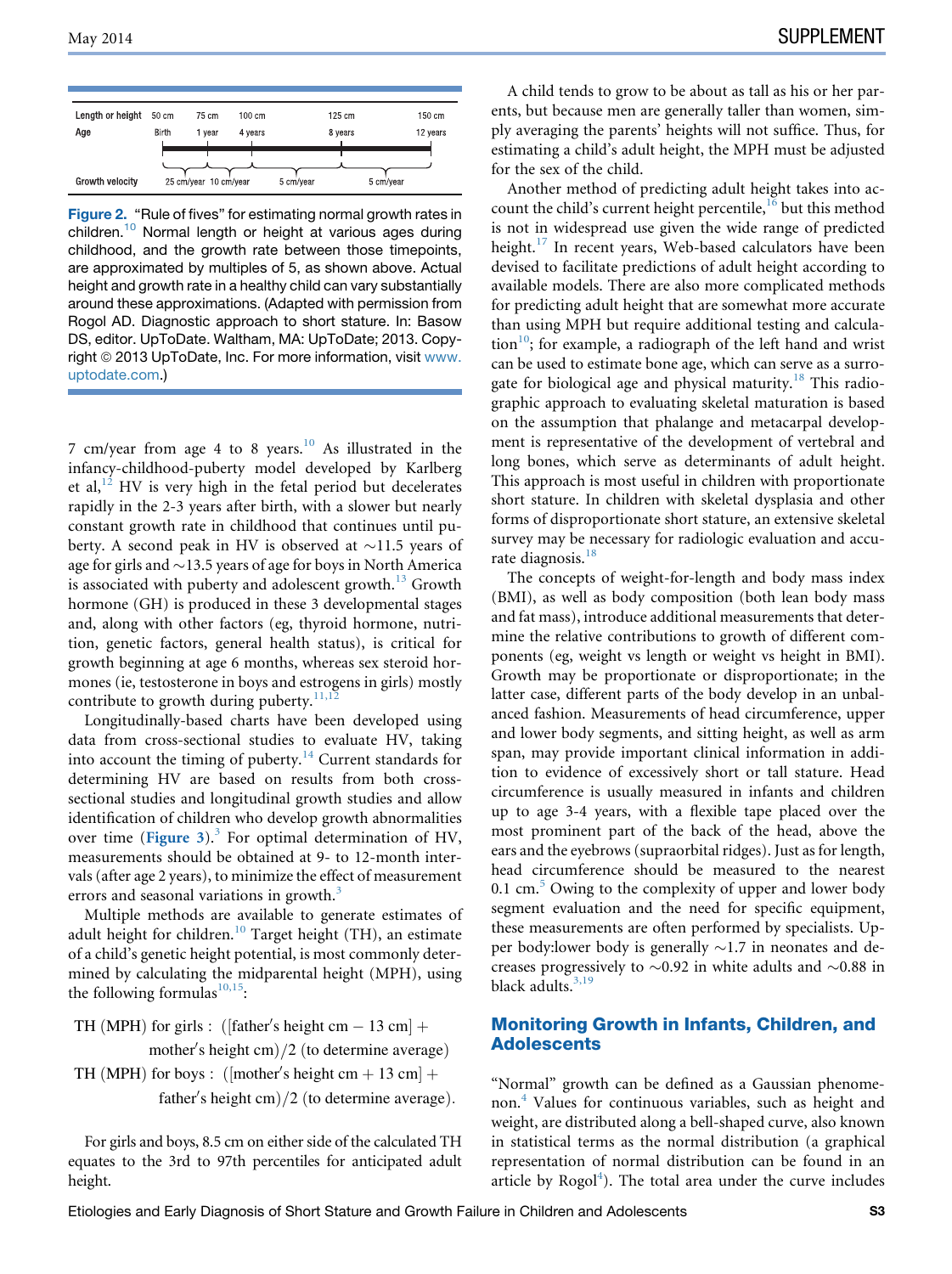<span id="page-3-0"></span>

Figure [3](#page-11-0). HV charts for boys and girls.<sup>3</sup> (Reproduced with permission from Cooke DW, Divall SA, Radovick S. Normal and aberrant growth. In: Melmed S, Polonsky KS, Larsen PR, Kronenberg HM, editors. Williams textbook of endocrinology. 12th ed. Philadelphia (PA): Saunders Elsevier; 2011. p. 935-1053. Copyright © 2011 Elsevier.)

100% of the analyzed population values, which are distributed to the left (eg, children with shorter stature compared with the mean) or to the right (eg, children with taller stature compared with the mean) of the mean value for that population, located at the center of the curve. The SDS, or z-score, is obtained by subtracting the mean value of the reference population from the observed value and dividing by the SD value of the reference population. For example, SDS for height is calculated as follows:

Height  $SDS = (child's height – normal population mean)$ 

for children of comparable age and sex $\frac{S}{SD}$  of the height of children of comparable age and sex.

The WHO Global Database on Child Growth and Malnutrition uses a range within 2 SD below and above the mean as the standard measure for identifying children with normal growth.<sup>[9](#page-11-0)</sup> These limits correspond to the 2.3rd or 97.7th percentiles rather than to the 5th and 95th percentiles as in many older growth charts. A cutoff point of >2 SD below the mean is used to identify children with short stature (ie, low height for age), low weight for age, or low weight and low height for age. A cutoff point of >2 SD above the mean is usually used to identify children with tall stature.

With regard to body composition, various compartments can be identified, including a fat mass, a fat-free (lean) mass, and a bone mass.<sup>[20](#page-11-0)</sup> The body composition measurement technique used may vary according to the clinical situation. Body composition may be affected by various pediatric diseases and conditions; one such example is the abnormal body composition characterized by obesity and reduced lean mass in children with Prader-Willi syndrome  $(PWS)^{21}$  $(PWS)^{21}$  $(PWS)^{21}$ 

# Differentiating between Variants of Normal Growth and Pathological Short Stature

Growth failure may be detected during a routine well-child visit or on presentation with signs or symptoms of an acute or chronic illness, which may or may not be related to the child's current growth pattern. Clinical suspicion of growth impairment should prompt a review of the child's medical, family, and social histories, as well as a review of systems. Particular attention should be given to the series of issues outlined in [Table I](#page-4-0). A careful patient history may reveal abnormal growth in utero or after birth, as well as the presence of concomitant chronic diseases, such as gastrointestinal disturbances, renal disease, or hormonal deficiencies, that may serve to at least partly explain a change in growth pattern. A detailed family history may provide information on genetic TH (by providing data to calculate the MPH) and in some cases may suggest an increased risk of genetic abnormalities or certain specific genetic syndromes. When growth impairment becomes evident, maternal exposures and illnesses during pregnancy (eg, hypertension, preeclampsia) may assume renewed relevance and merit revisiting. It is also important to check for any symptoms of emotional deprivation or high levels of stress and/or anxiety.<sup>[22](#page-11-0)</sup>

Subsequent steps for the general evaluation of growth failure in the pediatric setting include a physical examination (PE), careful examination of the patient's growth curve, and specific laboratory evaluations as required in each indi-vidual case.<sup>[1,3](#page-11-0)</sup> As a component of the PE, the presence of dysmorphic features or disproportionate short stature may provide important diagnostic clues about the underlying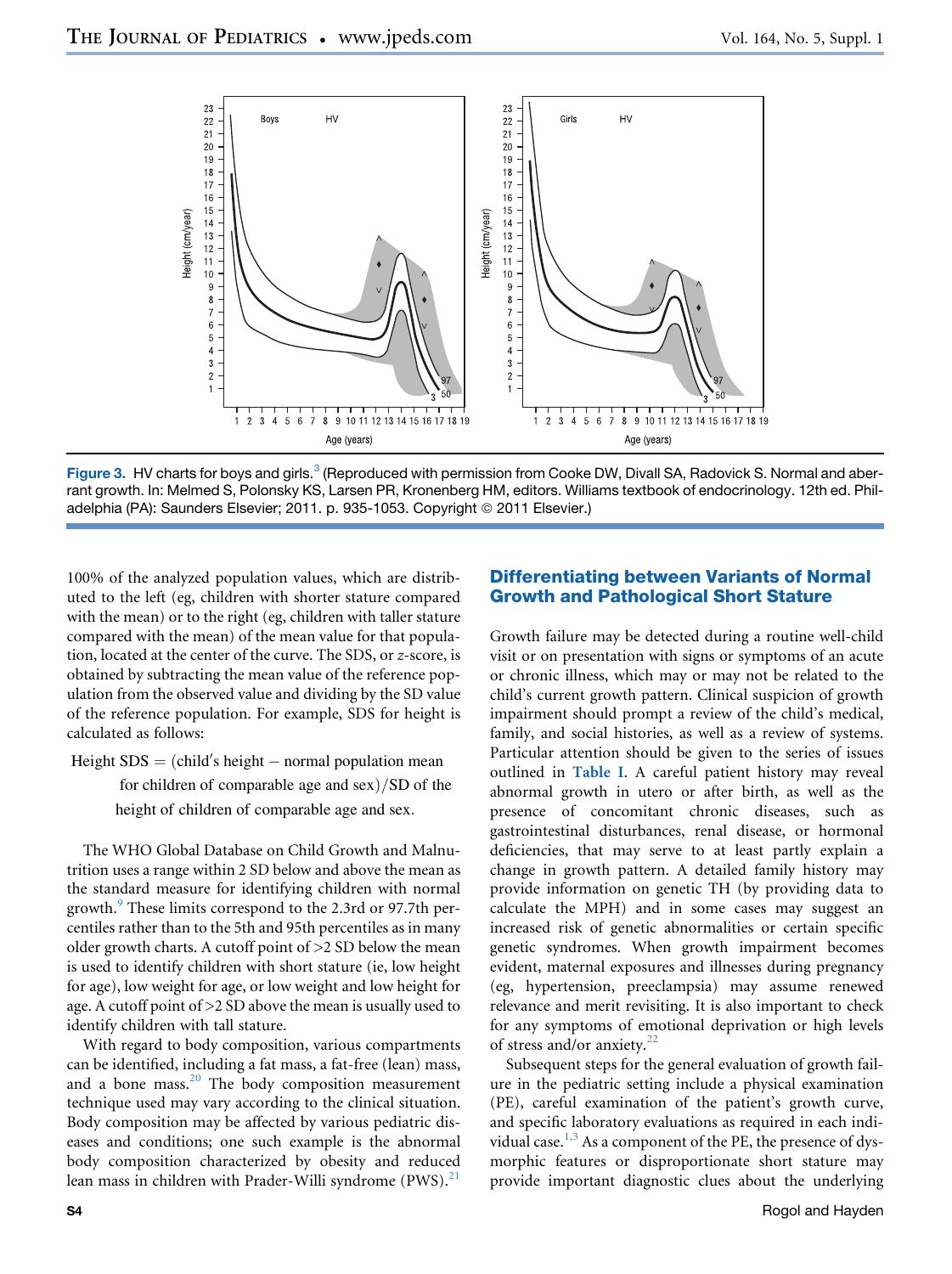<span id="page-4-0"></span>

| Table I. Patient history and review of systems in children presenting with growth impairment |                                                                                                                                                                                                                                                                                                                                    |                                                                                                                                                                                                                                                                                                                                                                                                                |  |
|----------------------------------------------------------------------------------------------|------------------------------------------------------------------------------------------------------------------------------------------------------------------------------------------------------------------------------------------------------------------------------------------------------------------------------------|----------------------------------------------------------------------------------------------------------------------------------------------------------------------------------------------------------------------------------------------------------------------------------------------------------------------------------------------------------------------------------------------------------------|--|
|                                                                                              | <b>Question</b>                                                                                                                                                                                                                                                                                                                    | <b>Rationale</b>                                                                                                                                                                                                                                                                                                                                                                                               |  |
| Past medical history                                                                         | • Has the child had any past significant medical illnesses,<br>hospitalizations, or surgeries?<br>• How healthy was the pregnancy? Did the mother smoke, drink<br>alcohol, or take any medication during the pregnancy? Did the<br>mother have gestational diabetes? Was the child small, normal,<br>or large for gestational age? | • Might suggest the possibility of a chronic disease that has not yet<br>been identified but could interfere with growth (eq. a history of<br>pneumonias and/or surgery in the neonatal period or meconium<br>ileus could suggest the possibility of cystic fibrosis).<br>• Excesses or constraints in the intrauterine environment can affect<br>the child's size at birth and subsequent growth after birth. |  |
| <b>Family history</b>                                                                        | • How tall are the child's mother and father, and how tall are the<br>parents in the context of their own families?<br>• When did the parents experience puberty (early vs late bloomer)?<br>• Are there any diseases that run in the parents' families?                                                                           | • May suggest the possibility of familial short stature or significant<br>short stature for the genetic potential (target MPH).<br>• May suggest the possibility of CDGP.<br>• May suggest the possibility of a disease (eg. celiac disease) that has<br>a genetic component and could interfere with growth.                                                                                                  |  |
| Social history                                                                               | • Do you have enough food and money to get through the month?<br>• Has your child developed normally? How does your child do in<br>school?                                                                                                                                                                                         | • Might suggest the possibility of food insecurity and malnutrition as a<br>cause of poor growth.<br>• Might suggest the possibility of a genetic or behavioral syndrome<br>that could affect growth.                                                                                                                                                                                                          |  |
| Review of systems                                                                            | • Questions to evaluate all systems (eg, questions for the pulmonary<br>and gastrointestinal systems) might include: Has your child had<br>chronic cough, shortness of breath, diarrhea, and/or<br>malabsorption?                                                                                                                  | • An as-yet unidentified chronic disease could interfere with growth<br>(eg, cystic fibrosis, other gastrointestinal disease).                                                                                                                                                                                                                                                                                 |  |

etiology of the growth aberration. The key issues to address during the PE are whether the patient has short stature in isolation or in conjunction with other physical or developmental abnormalities (which may suggest one of several syndromes), and whether the short stature is proportionate or disproportionate.<sup>[23](#page-11-0)</sup> Proportionality may be evaluated using various measurements, namely arm span, sitting height to height and upper to lower segment ratios (with the former commonly measured in Europe and the latter in the US), and BMI, along with head circumference in children aged  $<$ 3-4 years.<sup>[22-25](#page-11-0)</sup> Examination of the proportionality of facial features is also important, given their association with certain growth-impairing genetic syndromes, including Turner syndrome  $(TS)$  and Noonan syndrome  $(NS).^{22}$  $(NS).^{22}$  $(NS).^{22}$ 

The usefulness of the information provided by the growth chart will depend in part on the availability of multiple accurate measurements of length or height to evaluate changes in HV (ie, trajectory) over time. For a child who is short, whether the HV is normal or diminished should be determined. All previous growth measurements should be care-fully plotted on the most appropriate chart.<sup>[24](#page-11-0)</sup> Special growth charts are available for children with certain conditions (eg, TS, NS). The use of these instruments may allow tailored diagnosis of growth defects specifically associated with well-known syndromes ([Figures 4-7](#page-14-0); available at [www.jpeds.com](http://www.jpeds.com)).<sup>[26](#page-11-0)</sup> Growth charts for boys and girls with NS are available online at [http://noonansyndromefamily.](http://noonansyndromefamily.files.wordpress.com/2011/08/noonangrowthcharts-m2-20-copy.jpg) [files.wordpress.com/2011/08/noonangrowthcharts-m2-20](http://noonansyndromefamily.files.wordpress.com/2011/08/noonangrowthcharts-m2-20-copy.jpg) [copy.jpg](http://noonansyndromefamily.files.wordpress.com/2011/08/noonangrowthcharts-m2-20-copy.jpg). and [http://noonansyndromefamily.files.word](http://noonansyndromefamily.files.wordpress.com/2011/08/noonangrowthcharts-f2-20-copy.jpg) [press.com/2011/08/noonangrowthcharts-f2-20-copy.jpg](http://noonansyndromefamily.files.wordpress.com/2011/08/noonangrowthcharts-f2-20-copy.jpg). [27,28](#page-11-0) Finally, the aforementioned weight-for-height charts can be applied to guide decisions regarding further evaluation and testing; being overweight for height may point toward certain types of endocrine disorders, whereas underweight for height is often suggestive of primary or secondary malnutrition.

Routine laboratory analysis, including a complete blood count with an erythrocyte sedimentation rate or C-reactive protein level and comprehensive metabolic panel, is a fundamental component of the early screening of many patients with growth failure. Abnormalities suggestive of anemia, chronic infection or inflammation, or organ dysfunction may point to the underlying etiology.<sup>[3,25,29](#page-11-0)</sup> For example, anemia and/or infection may be presenting signs of various growth-impairing disorders, including celiac disease, cystic fibrosis, and Crohn's disease. $22$  An exception to this rule of routine laboratory testing may be a child who is short but growing at a low-normal rate, is following the previous growth trajectory, and is entirely asymptomatic with an un-remarkable review of systems and normal PE findings.<sup>[30](#page-12-0)</sup> In a study, the likelihood of establishing a definite diagnosis in such a child by performing the "consensus" screening labora-tory evaluation<sup>[24](#page-11-0)</sup> was only  $\sim$ 1%.<sup>[30](#page-12-0)</sup> This finding points to the need for evidence-based guidelines to determine appropriate laboratory screening of short children.

Thyroid function tests should be part of the early workup in many cases, given the known detrimental effects of hypo-thyroidism on brain development during infancy.<sup>[31](#page-12-0)</sup> Measurement of thyroid hormone levels may uncover thyroid or pituitary insufficiency with isolated or multiple hormonal deficits, although, clinically, hormonal dysfunction is a less likely cause of growth impairment compared with chronic systemic illness and its therapy. Although an evaluation to diagnose rare conditions, such as Cushing syndrome, should be conducted only if there are clinical reasons to do so,  $2^2$ screening for celiac disease via anti-tissue transglutaminase or anti-endomysial antibody testing should be more routine.<sup>[22,24,32](#page-11-0)</sup>

Depending on the clinical scenario, laboratory evaluations also may include measurement of insulin-like growth factor 1 (IGF-1) and IGF-1 binding protein 3, with the latter having applicability for diagnosing GH deficiency (GHD), especially in children aged  $\langle 3 \rangle$  years.<sup>[24](#page-11-0)</sup> Decisions regarding GH testing may be guided by IGF-1 levels, HV, or a combination of history and PE findings, with broad (albeit not universal) expert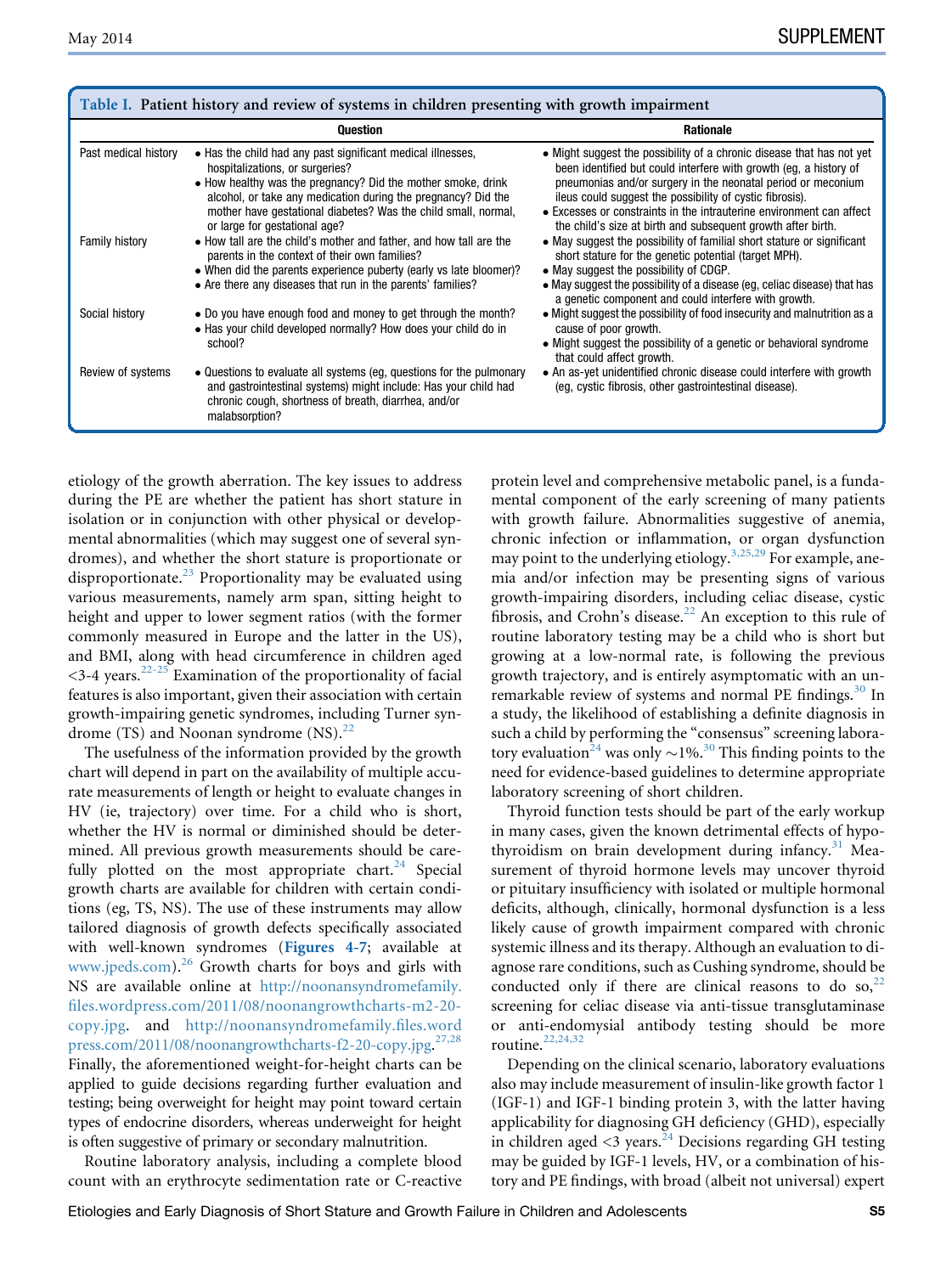<span id="page-5-0"></span>consensus that GH testing should not be pursued in children who are short but have a normal HV, no delay in bone age, and an IGF-1 level above or near the mean for age. $22,24$ Conversely, GH testing would be indicated in patients with a low IGF-1 value for age or, alternatively, within the lower normal range when accompanied by other clinical factors suggestive of  $GHD<sup>22</sup>$  $GHD<sup>22</sup>$  $GHD<sup>22</sup>$  Because GH is secreted in an intermittent pulsatile manner, there is little value in a single determination; however, if GHD continues to appear in the differential diagnosis, stimulation testing with GH secretagogues may be performed by a pediatric endocrinologist. Overall, there is substantial potential for false-positive or false-negative results with this type of testing, and interpretation of findings generally remains within the realm of the pe-diatric endocrinologist.<sup>[4](#page-11-0)</sup>

Radiologic examination may aid diagnosis by revealing delayed (or advanced) bone age or skeletal defects characteristic of a specific syndrome, such as a skeletal dysplasia or a genetic syndrome such as TS or short stature homeobox (SHOX) deficiency. Hand-wrist radiographs obtained to determine bone age and skeletal surveys (performed only in cases of suspected skeletal dysplasia) should be subject to expert review.[22,24](#page-11-0) GHD is highly unlikely in patients without evidence of bone age delay.<sup>[22](#page-11-0)</sup>

Clinicians are also faced with questions regarding the appropriate use of magnetic resonance imaging of the brain and genetic testing. Based on the consensus derived at an international meeting on idiopathic short stature (ISS), pituitary magnetic resonance imaging is warranted in patients with suspected GHD (owing to the potential for underlying intracranial abnormalities), but not on a routine basis for short children, assuming no evidence of intracranial involve-ment or midline defect.<sup>[22](#page-11-0)</sup> Genetic tests can contribute to a diagnosis in children with short stature associated with the aforementioned genetic syndromes; medical history and PE findings are critical for the decision-making process regarding genetic testing.<sup>[22](#page-11-0)</sup>

A number of conditions represent variants of normal growth rather than abnormal states, including familial short stature (Table II), constitutional delay of growth and puberty (CDGP) (Table III), small for gestational age (SGA) with catch-up growth ([Table IV](#page-6-0) and [Figure 8](#page-18-0); [Figure 8](#page-18-0) available at [www.jpeds.com\)](http://www.jpeds.com), and early puberty (not the pathological condition precocious puberty) with accelerated growth, maturation, and early epiphyseal fusion.<sup>[3,33-37](#page-11-0)</sup> It is important to identify and differentiate these conditions from abnormal patterns of growth to appropriately manage these infants, children, and adolescents and advise their parents and family members. In the vast majority of cases, these variants of normal growth are identified and managed by general pediatricians in their clinical practice and do not require specialist referral.

Familial (or genetic) short stature represents a normal variant of growth in children, based on polygenic inheritance of growth-associated genes.<sup>[3](#page-11-0)</sup> Estimates of TH according to

| Table II. Familial short stature <sup>3,34</sup>    |                                                                                                                                                                                                                               |
|-----------------------------------------------------|-------------------------------------------------------------------------------------------------------------------------------------------------------------------------------------------------------------------------------|
| Growth-related history and<br>patient PE            | • Children with familial short stature have a<br>height below the 2.3rd percentile.<br>• Normal HV<br>• Bone age concordant with chronological<br>age                                                                         |
|                                                     | • Time of puberty onset comparable to peers<br>• Parent(s) of short stature, usually below<br>10th percentile                                                                                                                 |
| Imaging and other evaluations                       | • Estimate of TH based on MPH<br>• Determination of bone age may be helpful<br>to rule out CDGP.<br>• Other potential evaluations to exclude<br>unrelated conditions and diseases<br>associated with short stature and growth |
| Laboratory evaluation                               | failure generally are not indicated.<br>• If performed, general laboratory evaluation<br>and GH and IGF-1 levels are within normal<br>ranges.                                                                                 |
| Rationale for treatment and<br>treatment modalities | • No treatment needed.<br>• Growth monitoring during childhood and<br>adolescence<br>• Education and counseling of patient and<br>family members                                                                              |

MPH and evaluation of other growth variables help distinguish these children from those with pathological growth failure. In children with familial short stature, height is at the lower end of the distribution curve and may fall below the 3rd percentile. Parents are often below the 10th percentile in height. Measuring the parents' height is important,

| Table III. CDGP <sup>3,33,34,37</sup>               |                                                                                                                                                                                                                                                                                                                                                                                                                                                                                                |  |
|-----------------------------------------------------|------------------------------------------------------------------------------------------------------------------------------------------------------------------------------------------------------------------------------------------------------------------------------------------------------------------------------------------------------------------------------------------------------------------------------------------------------------------------------------------------|--|
| Growth-related history and<br>patient PE            | • Normal size at birth<br>• Reduced HV in the first $3-5$ y of life<br>• Growth and stature concordant with bone<br>age but not with chronological age<br>• Good health status and normal HV in<br>childhood, with perhaps some slowing just<br>before the delayed growth spurt<br>• Delayed but normal puberty<br>• Growth to normal height during delayed<br>puberty<br>• Observed in families with short or tall family<br>members<br>• Family history may reveal individuals with<br>CDGP. |  |
| Imaging and other evaluations                       | • Determination of bone age<br>• Other potential evaluations to exclude<br>unrelated conditions and diseases<br>associated with short stature and growth<br>failure<br>• Important to differentiate CDGP from<br>pathological causes of short stature or<br>growth failure                                                                                                                                                                                                                     |  |
| Laboratory evaluation                               | • If performed, general laboratory tests and<br>GH and IGF-1 levels are usually within<br>normal ranges.<br>• Determination of sex hormone status in<br>adolescence is sometimes helpful.                                                                                                                                                                                                                                                                                                      |  |
| Rationale for treatment and<br>treatment modalities | • No specific medical or surgical treatment<br>needed in most cases.<br>• Growth monitoring during childhood and<br>adolescence<br>• Education and counseling of patient and<br>family members<br>• Short course of testosterone in some boys<br>or estrogen in some girls                                                                                                                                                                                                                     |  |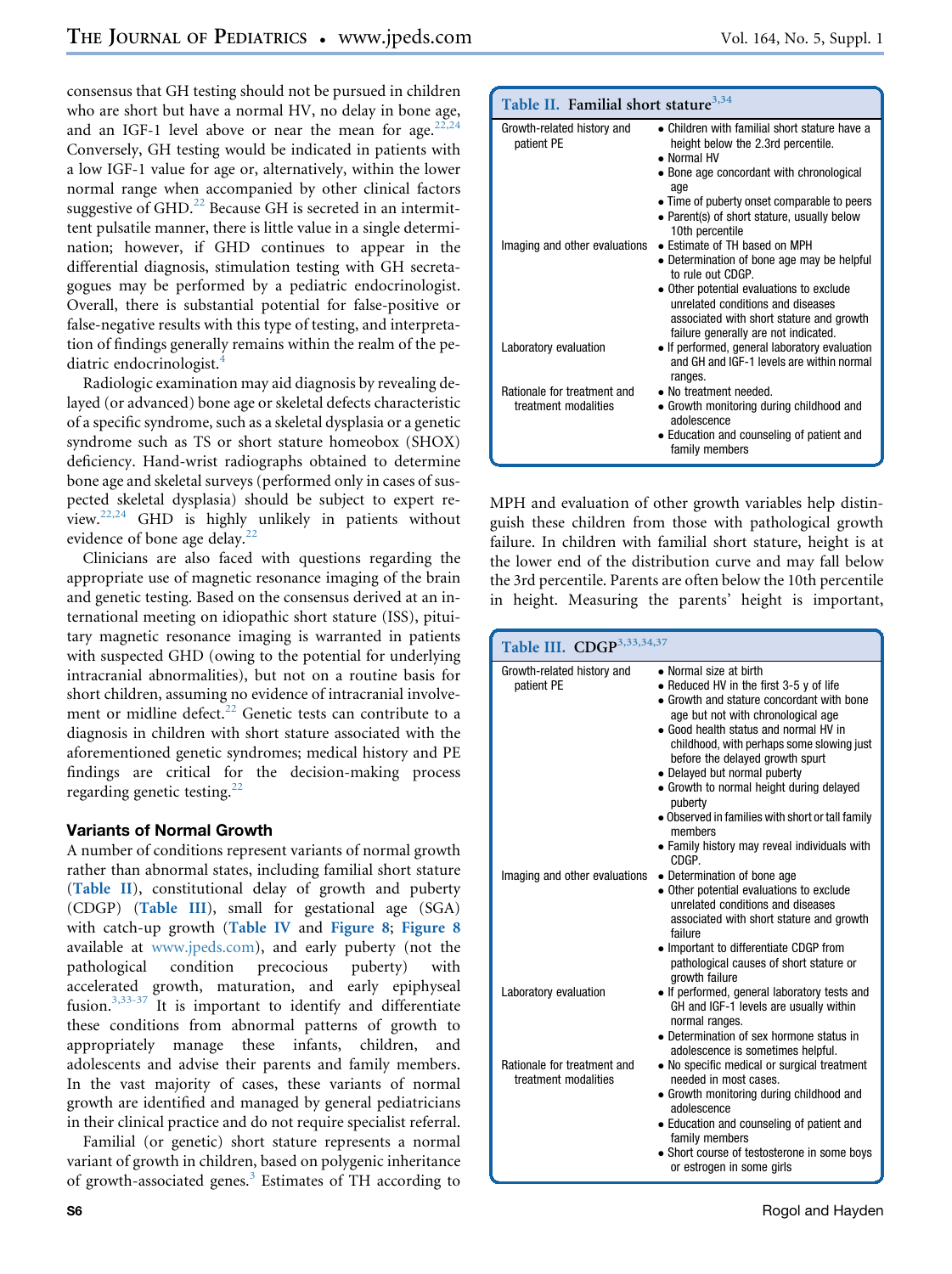<span id="page-6-0"></span>

| Table IV. SGA <sup>35,36</sup>                                                                                                                                             |                                                                                                                                                                                                                                                                                                                                                                                                                                                                                                                                                                                                                                                                                                                 | Table V. Achondroplasia <sup>39,40</sup> |                                                                                                                                                                                                                                                                                                                                                                                                                                                                                                                                                                                                                                                                                                                                                                                                |
|----------------------------------------------------------------------------------------------------------------------------------------------------------------------------|-----------------------------------------------------------------------------------------------------------------------------------------------------------------------------------------------------------------------------------------------------------------------------------------------------------------------------------------------------------------------------------------------------------------------------------------------------------------------------------------------------------------------------------------------------------------------------------------------------------------------------------------------------------------------------------------------------------------|------------------------------------------|------------------------------------------------------------------------------------------------------------------------------------------------------------------------------------------------------------------------------------------------------------------------------------------------------------------------------------------------------------------------------------------------------------------------------------------------------------------------------------------------------------------------------------------------------------------------------------------------------------------------------------------------------------------------------------------------------------------------------------------------------------------------------------------------|
| Growth-related history and<br>patient PE                                                                                                                                   | • Children born SGA have lower than<br>expected weight and/or length for age and<br>sex (eq. at least 2 SD below the mean for<br>gestational age, equivalent to being at or<br>below the 2.3rd percentile).<br>• Infants may be SGA with low birth weight,<br>SGA with low birth length, or SGA with low<br>birth weight and length.<br>• SGA should be differentiated from IUGR due<br>to a specific, identified cause.<br>• Approximately 10%-15% of SGA infants do<br>not experience catch-up growth by age 2 y<br>and may have persistent short stature in<br>childhood.                                                                                                                                    | Growth-related history and<br>patient PE | • Disproportionate short stature (birth length<br>may be within the normal range)<br>• Rhizomelic (proximal) limb shortening<br>• Other characteristics include midfacial<br>hypoplasia with relative macrocephaly and<br>frontal bossing, lumbar lordosis, and<br>"trident" hands that are short and broad<br>with increased space between the middle<br>3 fingers so as to give a fork-like<br>appearance.<br>• Children generally do well, although<br>delayed motor development, otitis media,<br>and lower leg bowing are common; less<br>frequent but serious complications (5%-                                                                                                                                                                                                         |
|                                                                                                                                                                            | Imaging and other evaluations . Ultrasonography to document gestational<br>age<br>• Length and weight evaluations at birth;<br>height, weight, and BMI evaluations in<br>childhood<br>• Specialist referrals as needed (eq. children<br>with SGA and no catch-up growth by age<br>2 v)                                                                                                                                                                                                                                                                                                                                                                                                                          |                                          | 10% of cases) include hydrocephalus,<br>craniocervical junction compression,<br>upper airway obstruction, and<br>thoracolumbar kyphosis.<br>• Average adult height is $\sim$ 48 inches<br>(122 cm) in both men and women.<br>• Achondroplasia may affect between<br>1:26 000 and 1:40 000 live births.                                                                                                                                                                                                                                                                                                                                                                                                                                                                                         |
| Laboratory evaluation<br>Rationale for treatment of<br>those children who fail<br>to catch up to the lower<br>growth percentiles by age<br>2 y and treatment<br>modalities | • If performed, general laboratory tests and<br>GH and IGF-1 levels are usually normal.<br>• Primary objective of treatment is to<br>accelerate linear growth in SGA children<br>with no catch-up growth by age 2 y.<br>• rhGH therapy (GHT) increases HV and<br>childhood height in SGA patients who fail<br>to catch up to the lower growth<br>percentiles.<br>• Early treatment may favor rapid catch-up<br>growth early in childhood.<br>• Treatment with rhGH should be continuous<br>rather than intermittent to achieve the<br>greatest benefit.<br>• Factors associated with response to GHT<br>include age and height SDS at the start of<br>treatment, MPH, rhGH dose, and IGF-1<br>level during GHT. |                                          | Imaging and other evaluations . Radiographic evaluation only for diagnostic<br>purposes or for suspected complications<br>• Assessment of neurologic history and<br>examination, neuroimaging (computed<br>tomography or magnetic resonance<br>imaging), and polysomnography to<br>evaluate brain stem compression and<br>craniocervical junction risks (which might<br>not exhibit clinically detectable physical<br>features or symptoms)<br>• Routine length and weight measurements,<br>with measurement of head circumference<br>at each visit during the first year and<br>ongoing assessment thereafter (owing to<br>the risk of hydrocephalus); review of<br>weight control and diet over time<br>• Ear and hearing examinations (because of<br>an increased risk of otitis media with |
| GHT, GH therapy; rhGH, recombinant human GH.                                                                                                                               |                                                                                                                                                                                                                                                                                                                                                                                                                                                                                                                                                                                                                                                                                                                 |                                          | effusion), with formal audiometric<br>assessment at age 9-12 months and<br>annual hearing screening through late<br>hoodhlida                                                                                                                                                                                                                                                                                                                                                                                                                                                                                                                                                                                                                                                                  |

because verbal reports of height are often erroneous, most

typically overestimating the measured height. In children with familial short stature, HV is normal, onset of puberty is comparable with that of peers, and bone age is in agreement with chronological age. Adult height in these children is usually within the expected range based on family history ([Table II](#page-5-0)). $3$ 

Children with CDGP experience puberty later than their peers.<sup>3</sup> There is often a history of similar "late blooming" in one or both parents and other family members. Of normal size at birth, children with CDGP have a low HV in the first 3- 5 years of life but normal HV in the subsequent childhood years. Their height may be at or slightly below the 5th percentile until they enter puberty and experience the associated growth spurt, which in most cases results in a normal TH. If the onset of puberty is particularly late, the growth rate may decline to <4.5-5 cm/year. Adolescents with CDGP usually require monitoring, but not treatment. Some selected boys may benefit from referral to a pediatric endocrinologist for consideration of androgen therapy, and some selected girls likewise may benefit from consideration of estrogen therapy ([Table III](#page-5-0)).<sup>[3,33,34,37](#page-11-0)</sup>

Intrauterine growth restriction (IUGR), which may reflect maternal and/or fetal issues, is commonly defined as a fetal weight below the 10th percentile for gestational age (as determined by ultrasound) and may result in an SGA fetus or infant. Historically, the terms IUGR and SGA have been used interchangeably; however, increasingly the consensus convention is to use IUGR only to describe infants with confirmed prenatal growth impairment with an established underlying cause.<sup>[3](#page-11-0)</sup> Infants born with a body weight and/or length at least 2 SD below the mean for gestational age and sex, equivalent to the 2.3rd percentile, are considered SGA. $35,36,38$  Sometimes infants with birth weight and/or length below the 5th or 10th percentile for gestational age and sex are considered SGA, but we prefer a

Specialist referrals as needed

 $\bullet$  Genetic testing for FGFR3 mutations is

 Extended limb-lengthening surgery may be considered but is associated with a number of shortcomings/risks (not commonly used in North America).

Laboratory evaluation <br>  $\bullet$  No specific routine laboratory testing<br>
Special testing (if applicable)  $\bullet$  Genetic testing for *FGFR3* mutations

Rationale for treatment and treatment modalities

available.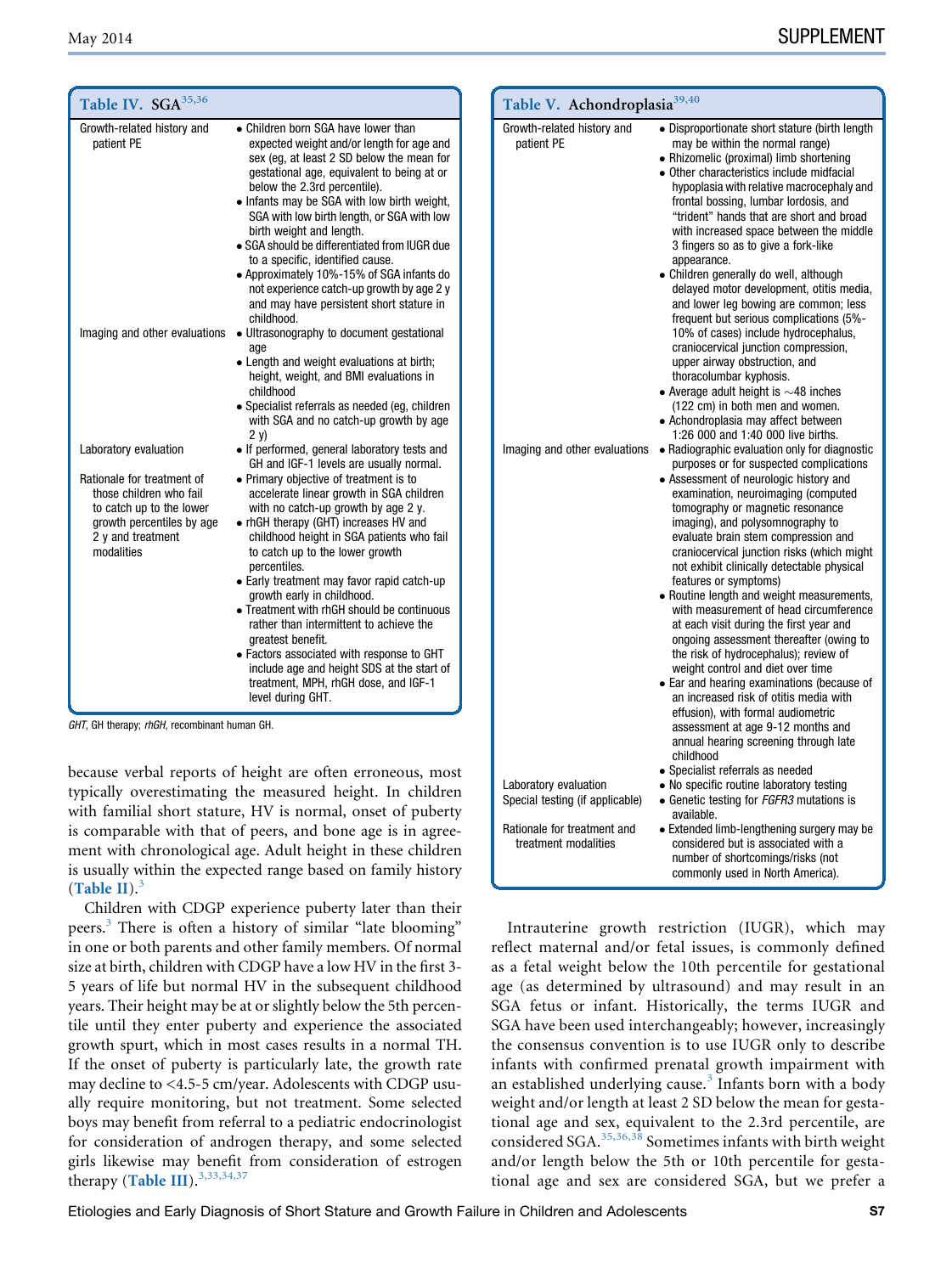| Table VI. TS <sup>41,44</sup>      |                                                                                                                                                                                                                                                                                                                                                                            | Table VII. PWS <sup>21,45,47,84</sup>          |                                                                                                                                                                                                                                                                                                                                         |
|------------------------------------|----------------------------------------------------------------------------------------------------------------------------------------------------------------------------------------------------------------------------------------------------------------------------------------------------------------------------------------------------------------------------|------------------------------------------------|-----------------------------------------------------------------------------------------------------------------------------------------------------------------------------------------------------------------------------------------------------------------------------------------------------------------------------------------|
| and patient PE                     | Growth-related history . Characterized by short stature (average adult height)<br>$\sim$ 20 cm shorter than TH), in addition to potentially<br>serious cardiovascular abnormalities.<br>• Disproportionate growth (stocky figure)<br>• Skeletal abnormalities (eg, scoliosis, kyphosis, hip<br>dislocation) are sometimes present; short 4th<br>metacarpal bone is common. | and patient PE                                 | Growth-related history • Hypotonia is a typical feature of infants with PWS,<br>including diminished fetal movements.<br>• Developmental delay is common in PWS.<br>• Short stature and/or growth failure are associated<br>with reduced HV and accelerated weight gain.<br>• Evidence of reduced muscle mass and increased fat<br>mass |
|                                    | • Short neck, neck webbing, cubitus valgus, genu<br>valgum<br>• May affect between $\sim$ 1/2000 and 1/5000 females<br>at birth                                                                                                                                                                                                                                            | Imaging and other<br>evaluations               | • Reported birth incidence of PWS is $\sim$ 1/30 000.<br>• Radiography to evaluate potential scoliosis<br>• Other evaluations for PWS-associated morbidities<br>• Specialist referrals as needed; evaluation for sleep                                                                                                                  |
| Imaging and other<br>evaluations   | • Radiography to evaluate potential skeletal<br>abnormalities<br>• Other evaluations for TS-associated morbidities                                                                                                                                                                                                                                                         | Laboratory evaluation                          | apnea is important, particularly in children who will<br>be treated with rhGH<br>• Evaluation of GH and IGF-1 status                                                                                                                                                                                                                    |
|                                    | • Specialist referrals as needed; cardiology<br>evaluation is indicated due to the increased<br>incidence of coarctation of the aorta or structural<br>heart defects                                                                                                                                                                                                       |                                                | • Oral glucose tolerance test, particularly in the<br>presence of obesity<br>• TSH, free T4, and free T3 measurements before and<br>during GH treatment                                                                                                                                                                                 |
| Laboratory evaluation              | • Standard hematologic screening tests (eg,<br>hemoglobin, white blood cell count)<br>• Evaluation of IGF-1 status during GHT<br>• Renal function (creatinine and serum urea nitrogen)<br>• Blood glucose, lipid profile, liver enzymes<br>• TSH, total or free T4, thyroid antibodies                                                                                     | Special testing (if<br>applicable)             | • Chromosomal microarray or fluorescence in situ<br>hybridization analysis to detect chromosome<br>15g11-g13 deletions<br>• A negative karyotype or fluorescence in situ<br>hybridization analysis does not rule out PWS.<br>• DNA methylation analysis should be able to detect<br>both microdeletions and uniparental disomy.         |
| Special testing (if<br>applicable) | • Anti-tissue transglutaminase antibodies<br>• Genetic testing: karyotype analysis to identify a<br>potential 45,X genotype with partial or complete<br>loss of the second chromosome X, or related<br>defects (eg, ring X chromosome)                                                                                                                                     |                                                | • Further genetic testing may be done to identify an<br>imprinting defect in specific cases if the other tests<br>are unrevealing.<br>Rationale for treatment • Aim of treatment with rhGH (GHT) in PWS is to                                                                                                                           |
| and treatment<br>modalities        | Rationale for treatment • Treatment with rhGH (GHT) is standard of care for<br>patients with TS and short stature.<br>• GHT increases adult height with no detrimental<br>effects on the cardiovascular system.<br>• Early initiation of GHT is associated with greater<br>adult stature.<br>• Thyroid hormone (autoimmune thyroiditis)                                    | and treatment<br>modalities<br>$TQ = 1.111111$ | improve body composition and increase growth in<br>childhood and adult height.<br>• GHT significantly increases height, HV, and lean<br>mass (improved body composition).<br>• Early initiation of treatment with rhGH may provide<br>greater benefit.                                                                                  |

T3, triiodothyronine.

T4, thyroxine; TSH, thyroid-stimulating hormone.

stricter definition. Although the majority of infants born SGA achieve normal length with "catch-up growth" by age 2 years, approximately 10%-15% do not do so and have persistent short stature in childhood. Catch-up growth may be more delayed, to 4 years, in preterm infants born SGA.<sup>[35](#page-12-0)</sup> The diagnosis of SGA may be aided by ultrasonography-based determination of gestational age, requiring at least 2 measurements, along with an accurate measurement of birth length ([Table IV](#page-6-0)).  $35,36$ 

 Estrogen therapy (primary hypogonadism) Gluten-free diet (celiac disease)

Common Pathological Growth Patterns Numerous conditions can be associated with pathological growth patterns, which vary according to the causes and manifestations of the associated syndromes or diseases ([Figures 4-7](#page-14-0)). First, a number of well-characterized genetic syndromes often present with growth defects and short stature, including chondrodystrophy and achondroplasia ([Table V](#page-6-0) and Figure  $7)^{39,40}$  $7)^{39,40}$  $7)^{39,40}$  and various syndromes,<br>including TS (Table VI)  $^{26,41-44}$  pWS (Table VII)  $^{21,45-48}$  NS including TS ([Tab](#page-12-0)le VI),  $^{26,41-44}$  $^{26,41-44}$  $^{26,41-44}$  PWS (Table VII),  $^{21,45-48}$  $^{21,45-48}$  $^{21,45-48}$  NS<br>(Table VIII)  $^{49-51}$  and short stature due to SHOX deficiency ([Table VIII](#page-8-0)), $^{49-51}$  and short stature due to SHOX deficiency (Table IX).<sup>[52](#page-12-0)</sup> The distinctive clinical and radiographic characteristics of achondroplasia typically lead to its early diagnosis during the prenatal or newborn periods by ultrasound detection of long bone foreshortening or

newborn evaluation; however, historically,  $\sim$ 20% of diagnoses occurred later in infancy.<sup>[39](#page-12-0)</sup> In cases in which genetic conditions such as those mentioned previously are not diagnosed before or shortly after birth, evidence of growth impairment may coincide with the emergence of classic signs and symptoms during infancy or in later years; for example, hypotonia is common in infants with PWS, typically associated with a poor sucking reflex. $21$  Hypotonia generally improves in the postinfancy period, and weight gain likely accelerates, resulting in central obesity, and global developmental delays may become increasingly apparent over time. Although the combination of symptoms is clinically relevant in PWS, unexplained short stature alone may be the only sign of TS in girls and may be the sole criterion for performing a karyotype analysis to confirm or rule out this disorder. $3,25$  Distinctive facial features or rightsided heart disease observed in infancy frequently lead to a diagnosis of  $NS$ ,<sup>50</sup> but many children with short stature due to SHOX deficiency display no characteristic signs other than short stature. $52$ 

Short stature also may be a manifestation of chronic systemic diseases affecting children, including chronic kidney disease ([Table X](#page-8-0)),  $53-57$  Crohn's disease ([Table XI](#page-8-0)),  $58$ <br>invenile, idiopathic, arthritis. (Table XII),  $59,60$ , nutritional juvenile idiopathic arthritis ([Table XII](#page-9-0)), $59,60$  nutritional deficits, gluten enteropathy, cystic fibrosis, and hematologic or solid malignancies and the associated antineoplastic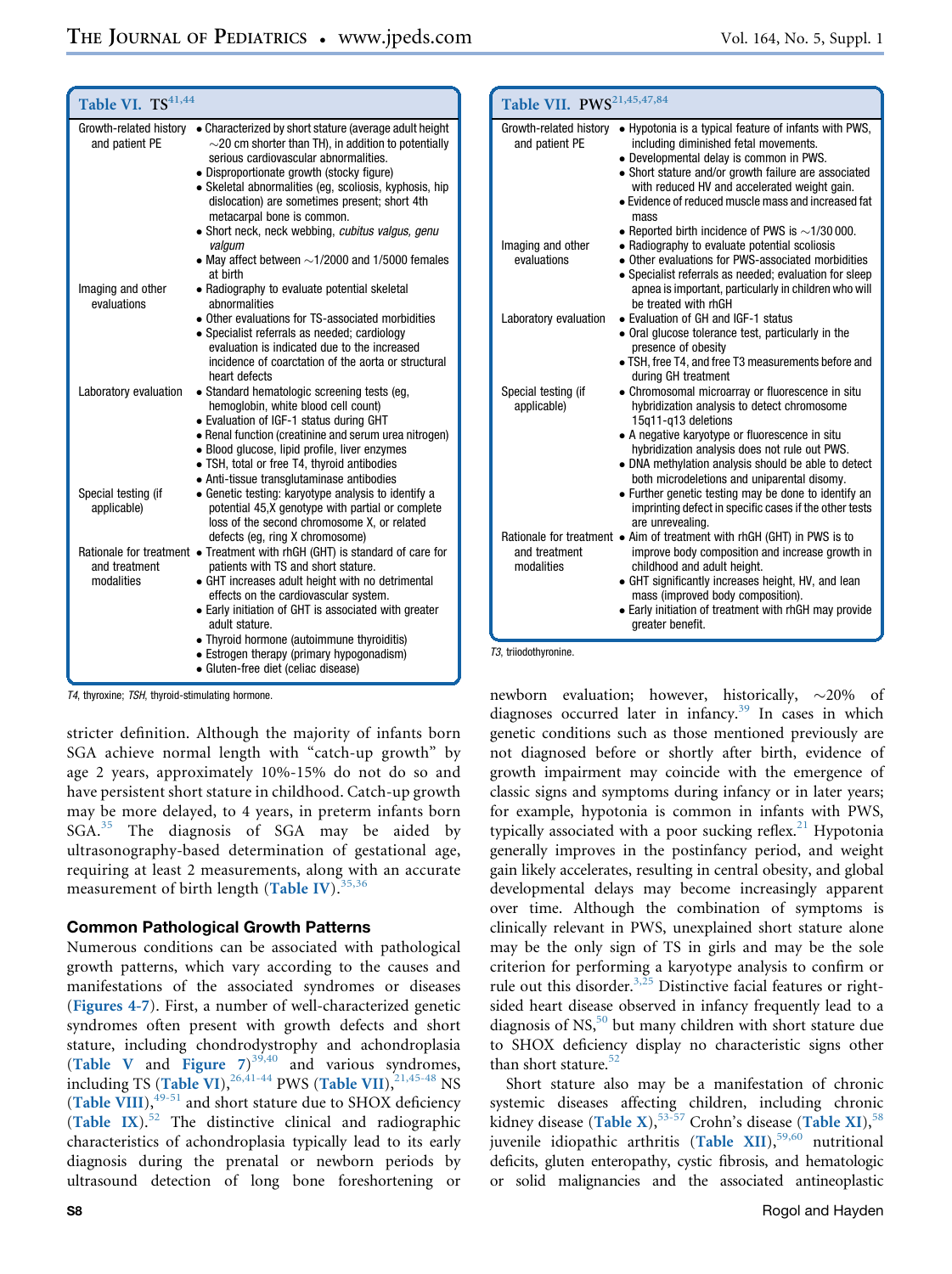<span id="page-8-0"></span>

| Table VIII. NS <sup>49,50,85</sup>                        |                                                                                                                                                                                                                                                                                                                                                                                                                                                                                                                | Table X. Chi                                          |
|-----------------------------------------------------------|----------------------------------------------------------------------------------------------------------------------------------------------------------------------------------------------------------------------------------------------------------------------------------------------------------------------------------------------------------------------------------------------------------------------------------------------------------------------------------------------------------------|-------------------------------------------------------|
| and patient PE                                            | Growth-related history $\bullet$ Birth weight and length are usually normal.<br>• Manifestations of NS may vary based on the<br>underlying genetic defect, but right-sided cardiac<br>findings are common.<br>• Developmental delays, growth failure, and short<br>stature are frequently observed in NS ( $\sim$ 50%-70%<br>of cases).<br>• Scoliosis and other spinal abnormalities are present<br>in up to 10%-15% of children with NS.<br>• NS may affect between $\sim$ 1/1000 and 1/2500 live<br>hirths. | Growth-related his<br>patient PE<br>Imaging and other |
| Imaging and other<br>evaluations<br>Laboratory evaluation | • Other evaluations for NS-associated morbidities<br>• Specialist referrals as needed<br>• Evaluation of GH and IGF-1 status                                                                                                                                                                                                                                                                                                                                                                                   | Laboratory evaluat                                    |
| Special testing (if<br>applicable)                        | • TSH, free T4, and free T3 measurements<br>• Most frequent genetic defect in NS identified<br>by PTPN11 gene sequencing.<br>• KRAS, SHOC2, RAF1, and SOS1 gene sequencing<br>also may help identify the genetic defect<br>associated with a specific case of NS.<br>• Genetic testing confirms diagnosis.<br>• Negative genetic testing results do not exclude a<br>clinical diagnosis of NS.                                                                                                                 | Rationale for treat<br>treatment moda                 |
| and treatment<br>modalities                               | Rationale for treatment • Treatment with rhGH (GHT) increases adult height.<br>• Effectiveness of GHT in NS is increased by early<br>initiation and longer duration of treatment.                                                                                                                                                                                                                                                                                                                              |                                                       |

KRAS, v-Ki-ras2 Kirsten rat sarcoma viral oncogene homolog; PTPN11, tyrosine-protein phosphatase nonreceptor type 11; RAF1, v-raf-1 murine leukemia viral oncogene homolog 1; SHOC2, soc-2 suppressor of clear homolog (Caenorhabditis elegans); SOS1, son of sevenless homolog 1 (Drosophila).

treatment regimens.<sup>3</sup> Long-term treatment with corticosteroids (eg, immunosuppressive glucocorticoids) in children with chronic kidney disease, particularly at higher doses, may lead to altered bone homeostasis and growth failure.

| Table IX. Short stature due to SHOX deficiency <sup>52</sup> |                                                                                                                                                                                                                                                                                                                                                                                                                                                                                                                        |  |
|--------------------------------------------------------------|------------------------------------------------------------------------------------------------------------------------------------------------------------------------------------------------------------------------------------------------------------------------------------------------------------------------------------------------------------------------------------------------------------------------------------------------------------------------------------------------------------------------|--|
| Growth-related history and<br>patient PE                     | • Birth length is usually only mildly reduced<br>in children with SHOX deficiency.<br>• Growth failure is usually noted in early<br>childhood.<br>• SHOX deficiency is associated with short<br>stature and a variable somatic phenotype.<br>• More severe and more frequently<br>symptomatic in girls.<br>• Disproportion of limbs with reductions in<br>arm span and leg length (extremity to<br>trunk ratio $<-1$ SDS)<br>• Madelung deformity of the forearm (wrist)<br>with spontaneous subluxation of the distal |  |
| Imaging and other<br>evaluations                             | ulna<br>• Other skeletal defects<br>• Radiologic evaluations of forearm<br>searching for 3 signs: triangularization,<br>pyramidalization, and lucency of distal<br>radius                                                                                                                                                                                                                                                                                                                                              |  |
| Laboratory evaluation<br>Special testing (if applicable)     | • Specialist referrals as needed<br>$\bullet$ None<br>• Genetic testing for <i>SHOX</i> abnormalities<br>• $SHOX$ (X) deletions more frequent than<br>SHOX (Y) deletions<br>• Patients with TS may have defects or loss<br>of 1 SHOX allele.                                                                                                                                                                                                                                                                           |  |
| Rationale for treatment and<br>treatment modalities          | • Treatment with rhGH (GHT) in children with<br>SHOX deficiency increases HV and height<br>SDS.<br>• Extent of benefit with GHT in SHOX<br>deficiency syndrome is comparable to that<br>seen in TS.                                                                                                                                                                                                                                                                                                                    |  |

| Table X. Chronic kidney disease <sup>54-56</sup>    |                                                                                                                                                                                                                                                                                                                                                                                   |  |
|-----------------------------------------------------|-----------------------------------------------------------------------------------------------------------------------------------------------------------------------------------------------------------------------------------------------------------------------------------------------------------------------------------------------------------------------------------|--|
| Growth-related history and<br>patient PE            | • Growth failure is often present in children<br>with chronic kidney disease.<br>• Related to nutritional, hormonal, and/or<br>metabolic defects, as well as to long-term<br>corticosteroid therapy.<br>• Greater height deficits are seen in children<br>affected by chronic kidney disease at a<br>younger age.<br>• Growth defects often persist during/after                  |  |
| Imaging and other evaluations                       | dialysis and after kidney transplantation.<br>• Specialist referrals as needed                                                                                                                                                                                                                                                                                                    |  |
| Laboratory evaluation                               | • Standard biochemical and hematologic<br>tests                                                                                                                                                                                                                                                                                                                                   |  |
|                                                     | • Monitoring of renal function                                                                                                                                                                                                                                                                                                                                                    |  |
| Rationale for treatment and<br>treatment modalities | • Children with chronic kidney disease and<br>short stature who do not grow normally<br>despite appropriate nutritional<br>interventions and other disease-related<br>treatments may benefit from GHT with<br>sustained catch-up growth.<br>• Initiation of GHT at a young age and<br>continuous therapy is associated with a<br>greater likelihood of achieving the adult<br>TH. |  |
|                                                     | • Negative predictors of response to GHT in<br>chronic kidney disease include durations<br>of dialysis and pubertal delay.                                                                                                                                                                                                                                                        |  |

Glucocorticoids affect various targets in different systems, leading to reduced estrogen levels, inhibited IGF-1 production, and resistance to IGF-1. All of these negative effects result in inhibited chondrocyte proliferation, decreased matrix synthesis, and, ultimately, reduced linear growth.<sup>61</sup>

Defects in endocrine function with abnormal production of GH and/or other hormones may lead to height deficits,<br>as observed in children affected by GHD (Table as observed in children affected by GHD (T<mark>able XIII</mark>)  $\frac{4,62-65}{ }$  hypopituitarism<sup>3</sup> hypothyroidism ([Table](#page-9-0)  $XIII$ ),<sup>[4,62-65](#page-11-0)</sup> hypopituitarism,<sup>[3](#page-11-0)</sup> hypothyroidism (Table XIV)  $^{66-68}$  and Cushing syndrome (Table XV)  $^{69-71}$  $XIV$ ,  $^{66-68}$  $^{66-68}$  $^{66-68}$  and Cushing syndrome ([Table XV](#page-10-0)).  $^{69-71}$  $^{69-71}$  $^{69-71}$ <br>Short stature also may be documented in child

Short stature also may be documented in children in whom no related cause can be identified after a careful search; such cases are included in the category of ISS ([Table](#page-10-0)

| Table XI. Crohn's disease <sup>58</sup>                                      |                                                                                                                                                                                                                                                                                                                                                                                                                                                                                       |  |
|------------------------------------------------------------------------------|---------------------------------------------------------------------------------------------------------------------------------------------------------------------------------------------------------------------------------------------------------------------------------------------------------------------------------------------------------------------------------------------------------------------------------------------------------------------------------------|--|
| patient PE                                                                   | Growth-related history and $\bullet$ Up to $\sim$ 50% of children and adolescents with<br>Crohn's disease present with short stature and<br>growth failure.<br>• As many as 90% may be underweight.<br>• Often associated with late puberty.                                                                                                                                                                                                                                          |  |
| Imaging and other<br>evaluations                                             | • Endoscopic and radiologic evaluation/<br>confirmation of Crohn's disease<br>• Specialist referrals as needed                                                                                                                                                                                                                                                                                                                                                                        |  |
| Laboratory evaluation<br>Rationale for treatment<br>and treatment modalities | • Markers of inflammation and nutritional status<br>• Enteral nutrition and interventions (including<br>intestinal surgery) that induce remission have<br>a positive impact on catch-up growth of<br>affected children.<br>• Nutritional interventions are most effective in<br>small-bowel disease and in prepubertal<br>children (limited window of opportunity).<br>• Monoclonal antibodies to destructive cytokines<br>may lead to significant diminution of disease<br>activity. |  |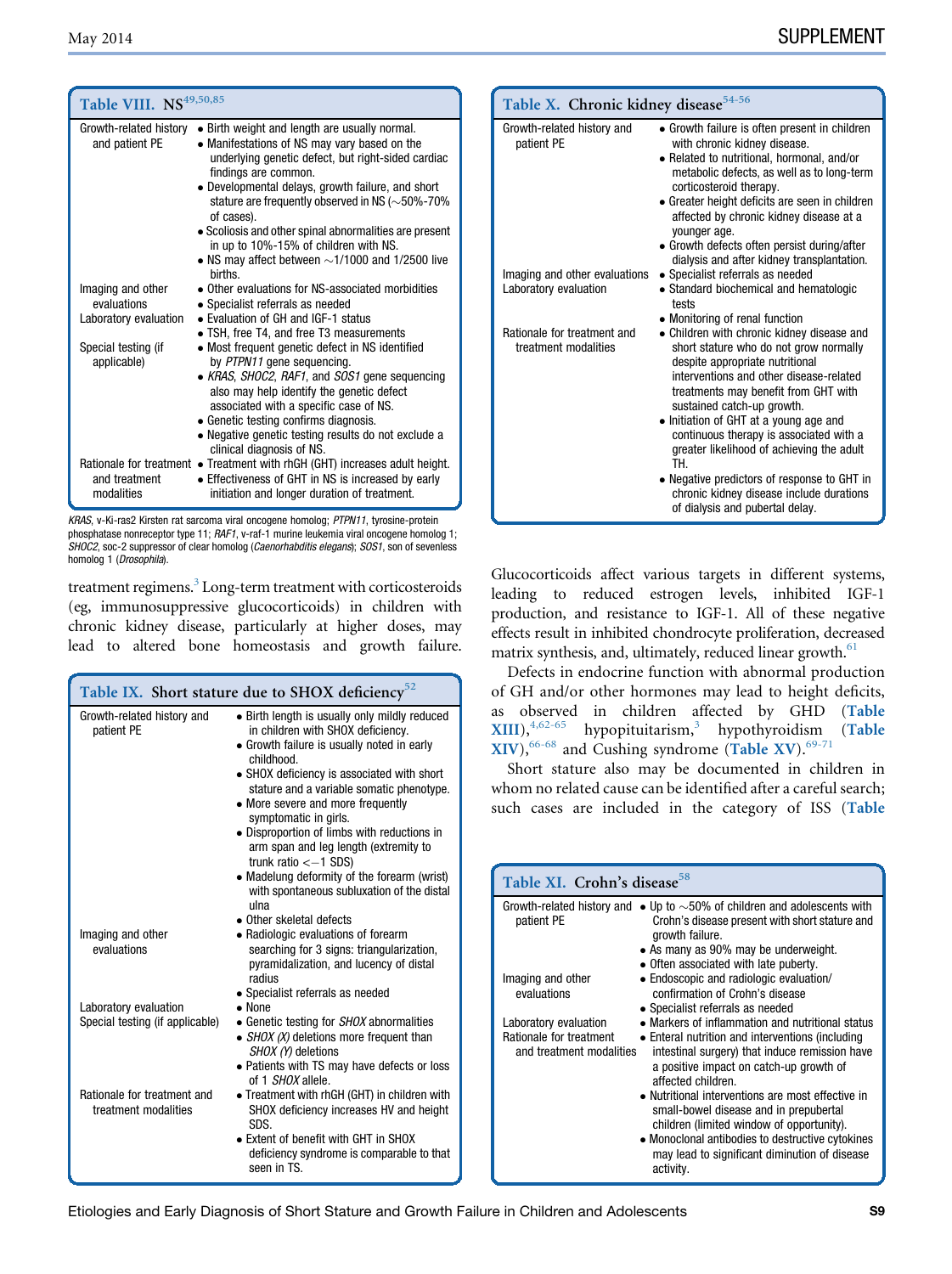<span id="page-9-0"></span>

| Table XII. Juvenile idiopathic arthritis <sup>59,60</sup> |                                                                                                                                                                                                                                                                                                                                                         |  |
|-----------------------------------------------------------|---------------------------------------------------------------------------------------------------------------------------------------------------------------------------------------------------------------------------------------------------------------------------------------------------------------------------------------------------------|--|
| Growth-related history and<br>patient PE                  | • Approximately 10%-40% of children with<br>juvenile idiopathic arthritis have short<br>stature due to long-term inflammation,<br>stiffening, and deformation of affected<br>joints.<br>• Delayed puberty<br>• Short stature is generally related to reduced<br>growth in lower extremities.<br>• Clinical course is highly variable among<br>patients. |  |
|                                                           | $\bullet$ Incidence is 6-19/100 000.                                                                                                                                                                                                                                                                                                                    |  |
| Imaging and other evaluations                             | • Regular monitoring of growth and physical<br>development                                                                                                                                                                                                                                                                                              |  |
| Laboratory evaluation                                     | $\bullet$ None                                                                                                                                                                                                                                                                                                                                          |  |
| Special testing (if applicable)                           | $\bullet$ None                                                                                                                                                                                                                                                                                                                                          |  |
| Rationale for treatment and<br>treatment modalities       | • Treatment goals include inducing<br>remission and reducing dose and duration<br>of corticosteroid treatment; timely<br>initiation of treatment can preserve growth<br>potential.<br>• Inflammation and clinical symptoms can be<br>treated using corticosteroids (which may                                                                           |  |
|                                                           | limit growth, however), methotrexate,<br>immunosuppressant drugs, or biological<br>agents.                                                                                                                                                                                                                                                              |  |

[XVI](#page-10-0)).[22,24,63,65,72,73](#page-11-0) Although ISS is a diagnosis of exclusion, consensus is lacking as to which systemic diseases should be excluded before establishing this diagnosis. $^{22}$  $^{22}$  $^{22}$  Children with ISS may be categorized as having familial short stature (as discussed previously) or nonfamilial short stature, in which the child is short not only for the population range, but also for the familial target range. Further subcategorization is based on the timing of pubertal onset.

| Table XIII. GHD <sup>62-65</sup>                    |                                                                                                                                                                                                                                                                                                                                                                  |
|-----------------------------------------------------|------------------------------------------------------------------------------------------------------------------------------------------------------------------------------------------------------------------------------------------------------------------------------------------------------------------------------------------------------------------|
| Growth-related history and<br>patient PE            | • Infants and children with GHD have growth<br>failure.<br>• Short stature and growth failure may be the<br>only clinical features present.<br>• GHD may affect $\sim$ 1/3500 children.                                                                                                                                                                          |
| Imaging and other evaluations                       | • Diagnosis is based on clinical, auxologic,<br>and biochemical parameters.<br>• Radiologic evaluation of bone age<br>• Central nervous system magnetic<br>resonance imaging or computed<br>tomography scan to evaluate the<br>hypothalamic-pituitary region and to<br>exclude other conditions<br>• Evaluation and management by a pediatric<br>endocrinologist |
| Laboratory evaluation                               | • Measurements of GH, IGF-1, and IGF-1-<br>binding protein levels<br>• Determination of peak GH levels after<br>stimulation test                                                                                                                                                                                                                                 |
| Special testing (if applicable)                     | • Family history and genetic analyses (eg.<br>search for PROP1 and POU1F1 mutations)                                                                                                                                                                                                                                                                             |
| Rationale for treatment and<br>treatment modalities | • Replacement therapy with rhGH (GHT)<br>• Predictors of greater benefit with GHT in<br>GHD include early initiation of treatment,<br>higher rhGH dose, and IGF-1-guided<br>dosina.<br>GHT should be started as soon as GHD is<br>diagnosed.                                                                                                                     |

PROP1, homeobox protein prophet of Pit-1; POU1F1, POU class 1 homeobox 1.

| Table XIV. Hypothyroidism <sup>66-68</sup>          |                                                                                                                                                                                                                                                                                                                                                                                                                                                                                                                                                                                                                                     |  |
|-----------------------------------------------------|-------------------------------------------------------------------------------------------------------------------------------------------------------------------------------------------------------------------------------------------------------------------------------------------------------------------------------------------------------------------------------------------------------------------------------------------------------------------------------------------------------------------------------------------------------------------------------------------------------------------------------------|--|
| Growth-related history and<br>patient PE            | • Hypothyroidism may be related to multiple<br>causes, including environmental<br>conditions (eg, deficient iodine intake),<br>trauma or tumors in the hypopituitary<br>region, and congenital defects.<br>· Depending on cause, hypothyroidism may<br>occur in children of any age, from<br>neonates to adolescents.<br>• Depending on severity and duration of the<br>defect in thyroid hormone production,<br>hypothyroidism may be associated with<br>growth deficit and short stature in affected<br>children.<br>• Congenital hypothyroidism is reported in<br>$\sim$ 1/3000 newborns from the routine<br>screening programs. |  |
| Imaging and other evaluations                       | • Thyroid ultrasonography and scintigraphy<br>when indicated<br>• Mother's medical history and list of<br>medications<br>• Other evaluations for hypothyroidism-<br>associated morbidities<br>• Specialist referrals as needed                                                                                                                                                                                                                                                                                                                                                                                                      |  |
| Laboratory evaluation                               | • Key to diagnosis of hypothyroidism are<br>measurements of TSH and free T4 levels,<br>compared with age-matched unaffected<br>children.                                                                                                                                                                                                                                                                                                                                                                                                                                                                                            |  |
| Special testing (if applicable)                     | • Measurements of autoimmune anti-thyroid<br>antibodies (in the infant and the mother) if<br>the mother has a history of autoimmune<br>thyroiditis (Graves disease).<br>· Genetic analysis may allow identification of<br>mutations affecting biosynthesis of thyroid<br>hormone(s) in affected children.                                                                                                                                                                                                                                                                                                                           |  |
| Rationale for treatment and<br>treatment modalities | · Diagnosis should be made as early as<br>possible to initiate appropriate<br>replacement therapy with thyroid<br>hormones (levothyroxine).<br>• Target of treatment is to normalize TSH<br>concentrations, and maintain T4 and free<br>T4 within upper half of reference range.<br>• Specific treatment allows catch-up growth<br>and prevention of other serious<br>manifestations (eg, mental retardation).<br>• Children with congenital hypothyroidism<br>treated in the first few weeks of life often<br>achieve near-normal intellectual and<br>growth outcomes.                                                             |  |

# Further Evaluation and Referral to a Pediatric **Subspecialist**

Although genetic syndromes associated with pathological stature are not very common (see the incidence data in the [Tables I-XVI](#page-4-0)), studies suggest that there are often significant delays in diagnosis.<sup>[74](#page-13-0)</sup> For example, in a Danish series of 746 female patients (children and adults) with a karyotype compatible with a diagnosis of TS, the median age at diagnosis of TS was 15 years (range, 0-86 years), rather than at a younger age that would potentially have allowed for earlier therapeutic interventions.<sup>[42](#page-12-0)</sup>

Pediatricians, primary care physicians, physician assistants, and nurse practitioners have critical roles in the early identification of children with pathological short stature and prompt referral of these children to pediatric subspecialists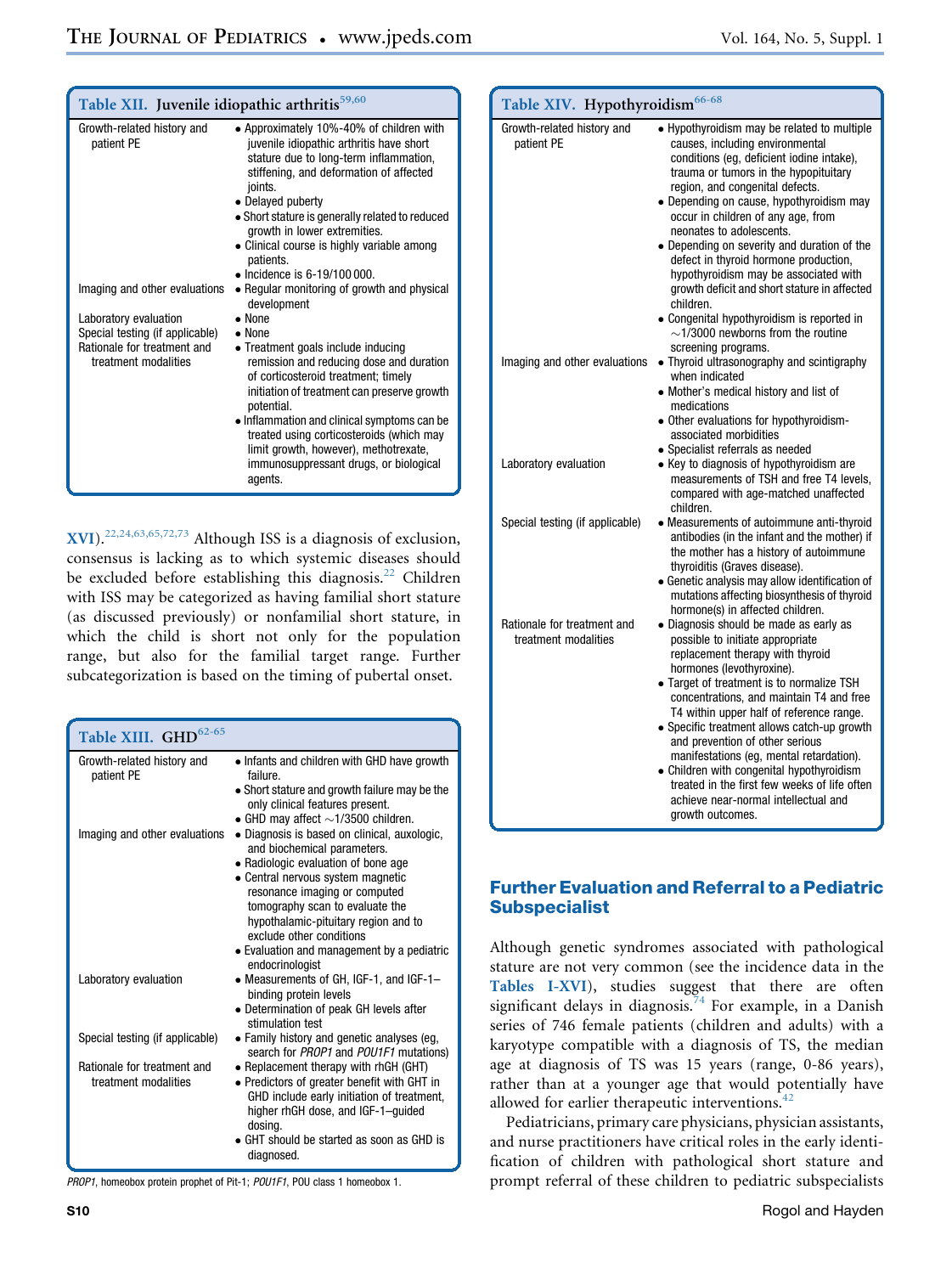<span id="page-10-0"></span>

| Table XV. Cushing syndrome <sup>69-71</sup>         |                                                                                                                                                                                                                                                                                                                                                                                                                                                              |  |
|-----------------------------------------------------|--------------------------------------------------------------------------------------------------------------------------------------------------------------------------------------------------------------------------------------------------------------------------------------------------------------------------------------------------------------------------------------------------------------------------------------------------------------|--|
| Growth-related history and<br>patient PE            | • Up to 65% of childhood cases of Cushing<br>syndrome have an adrenal origin.<br>• Growth arrest is a characteristic feature<br>of Cushing syndrome in children.<br>• Typically, affected children have short<br>stature but high BMI (above the mean for<br>age and sex).<br>• Growth failure may be one of the first<br>manifestations of Cushing syndrome in<br>children.<br>• The pattern of obesity associated with<br>Cushing syndrome is generalized. |  |
| Imaging and other evaluations                       | • Imaging studies to identify cause of<br>Cushing syndrome<br>• Other evaluations for Cushing-associated<br>morbidities                                                                                                                                                                                                                                                                                                                                      |  |
| Laboratory evaluation                               | • Specialist referrals as needed<br>• Measurement of circadian cortisol levels<br>• Levels of urinary free cortisol<br>• High-dose dexamethasone suppression<br>test                                                                                                                                                                                                                                                                                         |  |
| Rationale for treatment and<br>treatment modalities | • Specific treatment of adrenal pathology is<br>of high priority in children with Cushing<br>syndrome.<br>• Catch-up growth is observed in the<br>majority of treated patients.                                                                                                                                                                                                                                                                              |  |

for diagnosis and selection of case-tailored therapeutic interventions.[74-78](#page-13-0) Growth pattern monitoring may lead to earlier diagnosis of underlying pathological conditions, including cystic fibrosis.[79](#page-13-0) In clear-cut cases of growth failure, referrals are driven mostly by clinical criteria, according to published guidelines. Public health–related attempts to promote the early diagnosis and treatment of children with short stature have led to guidelines for referral that have been shown to lead to varying numbers of referrals, with excessive numbers in some cases and insensitivity for detecting certain growth abnormalities (such as those associated with TS) in others.<sup>[80](#page-13-0)</sup> In 2008, researchers in The Netherlands published evidencebased guidelines for population-based growth monitoring specifically in children aged  $\geq$ 3 years driven by distance from TH ([Figure 9](#page-19-0); available at [www.jpeds.com\)](http://www.jpeds.com)<sup>32</sup>;<br>however this method is not appropriately predictive for use however, this method is not appropriately predictive for use in children aged  $\langle 3 \rangle$  years.<sup>25</sup> Instead, weight trajectory may have increased utility over length trajectory in identifying infants with diminished growth from cystic fibrosis or celiac disease.<sup>81</sup>

In children with the slowest normal growth rates, including many with ISS, other factors, such as family concerns, health care professionals' attitudes, and patient demographic characteristics, may significantly influence the decision to refer a child with short stature to a pediatric sub-specialist.<sup>[74,82,83](#page-13-0)</sup> One study found that the number and types of referrals of new patients for short stature were not equally balanced between boys and girls; for example, a greater proportion of the referred boys were of normal height (38% vs 20%;  $P < .01$ ).<sup>[82](#page-13-0)</sup> Compared with the general population and with their MPHs, the height deficits were more pronounced in girls, particularly after age 9 years, and more girls had an organic disease (41% vs 15%). Such sex-related differences in referral of girls and boys with short stature

| Table XVI. ISS <sup>22,24,65-73</sup>               |                                                                                                                                                                                                                                                                                                                                                                                                                                                  |
|-----------------------------------------------------|--------------------------------------------------------------------------------------------------------------------------------------------------------------------------------------------------------------------------------------------------------------------------------------------------------------------------------------------------------------------------------------------------------------------------------------------------|
| Growth-related history and<br>patient PE            | • Short stature may be the sole clinical<br>feature in a child with ISS.<br>• Diagnosis is usually based on a height<br>>2 SD below the mean, in the absence<br>of evidence of systemic, endocrine,<br>nutritional, or genetic abnormalities<br>(diagnosis by exclusion).<br>• Between 60% and 80% of children with<br>height $\geq$ 2 SD below the mean may have<br>ISS.                                                                        |
| Imaging and other evaluations                       | • Clinical, auxologic, and biochemical tests<br>are used to diagnose ISS vs other<br>conditions.<br>• Radiologic evaluation of bone age<br>• Other investigations to exclude other<br>conditions<br>• Specialist referrals as needed                                                                                                                                                                                                             |
| Laboratory evaluation                               | • Routine biochemical and hematologic tests<br>• Measurements of IGF-1<br>• Determination of peak GH levels after<br>stimulation test to differentiate from GHD<br>$($ >10 $\mu$ g/L) or a downward-adjusted<br>reference standard<br>• TSH and total or free T4<br>. In a child without symptoms or signs on PE,<br>watchful waiting without further testing<br>(except for perhaps a bone age film) may<br>be appropriate.                     |
| Special testing (if applicable)                     | • Karyotype analysis is recommended for all<br>girls with unexplained short stature and for<br>boys with concomitant genital<br>abnormalities.<br>• Chromosomal microarray testing may be<br>helpful.                                                                                                                                                                                                                                            |
| Rationale for treatment and<br>treatment modalities | • Treatment with rhGH (GHT) may be<br>appropriate in children with ISS and<br>$\geq$ 2.25 SD below the mean height for age<br>and sex $(\leq 1.2$ nd percentile).<br>• Responses to GHT may be more variable in<br>children with ISS compared with children<br>with GHD.<br>• IGF-1-based dosing may help optimize<br>efficacy of treatment with rhGH.<br>• Safety profile of GHT in ISS is comparable<br>to that observed in other indications. |

potentially could lead to underdiagnosis and undertreatment of girls with a myriad of conditions, including TS and GHD.<sup>[78,82,83](#page-13-0)</sup> These study results, which may reflect general perceptions of height- and sex-related expectations during childhood development, highlight the need to maintain high standards in growth monitoring and growth failure/ short stature referrals for both girls and boys, to avoid underdiagnosis of potentially manageable conditions. Pediatricians and other health care professionals also should consider family members' concerns, as well as patients' preferences, to provide the needed education, support, and best available care for each child.

### **Discussion**

Short stature in infants, children, and adolescents may be due to variations in normal growth or to pathologic states. Accurate assessment and monitoring of growth in children is of critical importance for early identification of defects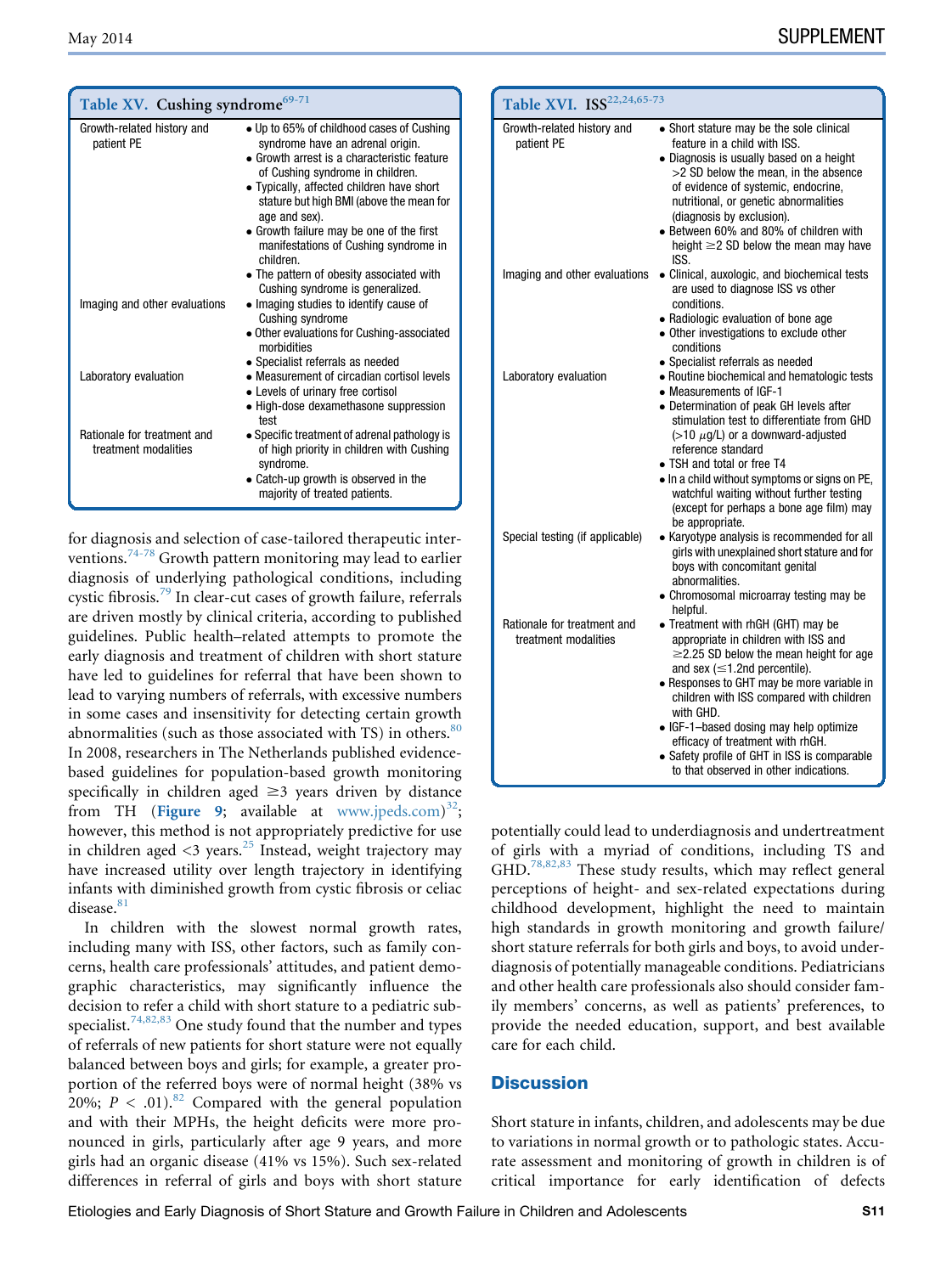<span id="page-11-0"></span>associated with treatable conditions versus growth variations associated with normal conditions. $3$  Key parameters related to growth should be monitored, including length or height according to age, weight, BMI, and HV compared with the mean of the reference populations for boys and girls. In selected children, additional testing will be helpful, such as complete blood count, comprehensive metabolic panel, bone age, GH, IGF-1, and TSH/T4 status.<sup>3,63</sup>

Careful growth monitoring in the pediatric office may allow identification of children with familial (or genetic) short stature, CDGP, or SGA with catch-up growth, which are normal variants of growth and usually do not require specific treatment or referral to a pediatric endocrinologist. The differential diagnosis of children with a pathologic growth impairment may be complex because a substantial number of syndromes and diseases are associated with short stature and growth failure. In the case of children with evidence of growth failure and pathologic short stature, referrals to pediatric endocrinologists and other specialists, as needed, will help ensure accurate identification of the underlying cause(s) and selection of treatment tailored for each specific child. Appropriate diagnosis and management of pathologic growth states in other diseases, such as hypothyroidism, Cushing syndrome, Crohn's disease, gluten enteropathy, cystic fibrosis, and malignancies, may also contribute to substantial improvements in overall clinical outcomes for affected children. Treatment with rhGH can help achieve target adult height in selected children with short stature due to SGA without catchup growth, GHD, hypopituitarism, SHOX deficiency, ISS or CKD, and complex genetic syndromes such as TS, NS, and PWS.<sup>[74,76-78](#page-13-0)</sup> Early diagnosis, referral, and treatment improve the likelihood of a successful outcome.  $\blacksquare$ 

Medical writing assistance was provided by Laurie Orloski, PharmD (MedErgy, funded by Novo Nordisk).

# Author Disclosures

A.R. serves as a consultant for SOV Therapeutics, LG Life Sciences, NovoNordisk, AbbVie, Sanofi, Trimel Pharmaceuticals Corporation, and Versartis. G.H. declares no conflicts of interest.

Reprint requests: Alan D. Rogol, MD, PhD, 685 Explorers Rd, Charlottesville, VA 22911. E-mail: [adrogol@comcast.net.](mailto:adrogol@comcast.net)

# **References**

- 1. [Rosenfield RL. Essentials of growth diagnosis. Endocrinol Metab Clin](http://refhub.elsevier.com/S0022-3476(14)00167-X/sref1) [North Am 1996;25:743-58.](http://refhub.elsevier.com/S0022-3476(14)00167-X/sref1)
- 2. [Cox LA, Savage MO. Practical auxology: techniques of measurement and](http://refhub.elsevier.com/S0022-3476(14)00167-X/sref2) [assessment of skeletal maturity. In: Kelnar CJ, Savage MO, Stirling HF,](http://refhub.elsevier.com/S0022-3476(14)00167-X/sref2) [Saenger P, eds. Growth disorders: pathophysiology and treatment. Cam](http://refhub.elsevier.com/S0022-3476(14)00167-X/sref2)[bridge, UK: Chapman & Hall; 1998. p. 225](http://refhub.elsevier.com/S0022-3476(14)00167-X/sref2).
- 3. [Cooke DW, Divall SA, Radovick S. Normal and aberrant growth. In:](http://refhub.elsevier.com/S0022-3476(14)00167-X/sref3) [Melmed S, Polonsky KS, Larsen PR, Kronenberg HM, eds. Williams text](http://refhub.elsevier.com/S0022-3476(14)00167-X/sref3)[book of endocrinology. 12th ed. Philadelphia \(PA\): Saunders Elsevier;](http://refhub.elsevier.com/S0022-3476(14)00167-X/sref3) [2011. p. 935-1053.](http://refhub.elsevier.com/S0022-3476(14)00167-X/sref3)
- 4. [Rogol AD. Clinical and humanistic aspects of growth hormone defi](http://refhub.elsevier.com/S0022-3476(14)00167-X/sref4)[ciency and growth-related disorders. Am J Manag Care 2011;17\(Suppl](http://refhub.elsevier.com/S0022-3476(14)00167-X/sref4) [18\):eS4-10.](http://refhub.elsevier.com/S0022-3476(14)00167-X/sref4)
- 5. [Maqbool A, Olsen IE, Stallings VA. Clinical assessment of nutritional](http://refhub.elsevier.com/S0022-3476(14)00167-X/sref5) [status. In: Duggan C, ed. Nutrition in pediatrics. 4th ed. Hamilton, Can](http://refhub.elsevier.com/S0022-3476(14)00167-X/sref5)[ada: BC Decker; 2008. p. 5-13.](http://refhub.elsevier.com/S0022-3476(14)00167-X/sref5)
- 6. [Rogol AD, Lawton EL. Body measurements. In: Lohr JA, ed. Pe](http://refhub.elsevier.com/S0022-3476(14)00167-X/sref6)[diatric outpatient procedures. Philadelphia \(PA\): Lippincott; 1991.](http://refhub.elsevier.com/S0022-3476(14)00167-X/sref6) [p. 1-9.](http://refhub.elsevier.com/S0022-3476(14)00167-X/sref6)
- 7. World Health Organization. WHO child growth standards. Available from: <http://www.who.int/childgrowth/standards/en/> 2012. Accessed November 27, 2012.
- 8. Centers for Disease Control and Prevention. CDC growth charts. Available from: [http://www.cdc.gov/growthcharts/cdc\\_charts.htm](http://www.cdc.gov/growthcharts/cdc_charts.htm). 2012. Accessed November 27, 2012.
- 9. [Grummer-Strawn LM, Reinold C, Krebs NF. Use of World Health](http://refhub.elsevier.com/S0022-3476(14)00167-X/sref7) [Organization and CDC growth charts for children aged 0-59](http://refhub.elsevier.com/S0022-3476(14)00167-X/sref7) [months in the United States. MMWR Recomm Rep 2010;59\(RR-](http://refhub.elsevier.com/S0022-3476(14)00167-X/sref7)[9\):1-15](http://refhub.elsevier.com/S0022-3476(14)00167-X/sref7).
- 10. Rogol AD, Geffner M, Hoppin AG. Diagnostic approach to short stature. Available from: [http://www.uptodate.com/contents/diagnostic-approach](http://www.uptodate.com/contents/diagnostic-approach-to-short-stature)[to-short-stature](http://www.uptodate.com/contents/diagnostic-approach-to-short-stature) 2012. Accessed October 17, 2012.
- 11. [Vogiatzi MG, Copeland KC. The short child. Pediatr Rev 1998;19:92-9](http://refhub.elsevier.com/S0022-3476(14)00167-X/sref8).
- 12. [Karlberg J, Jalil F, Lam B, Low L, Yeung CY. Linear growth retardation in](http://refhub.elsevier.com/S0022-3476(14)00167-X/sref9) [relation to the three phases of growth. Eur J Clin Nutr 1994;48\(Suppl 1\):](http://refhub.elsevier.com/S0022-3476(14)00167-X/sref9) [S25-43](http://refhub.elsevier.com/S0022-3476(14)00167-X/sref9).
- 13. [Abbassi V. Growth and normal puberty. Pediatrics 1998;102\(2 Pt 3\):](http://refhub.elsevier.com/S0022-3476(14)00167-X/sref10) [507-11.](http://refhub.elsevier.com/S0022-3476(14)00167-X/sref10)
- 14. [Tanner JM, Davies PS. Clinical longitudinal standards for height](http://refhub.elsevier.com/S0022-3476(14)00167-X/sref11) [and height velocity for North American children. J Pediatr 1985;](http://refhub.elsevier.com/S0022-3476(14)00167-X/sref11) [107:317-29.](http://refhub.elsevier.com/S0022-3476(14)00167-X/sref11)
- 15. [Tanner JM, Goldstein H, Whitehouse RH. Standards for children's](http://refhub.elsevier.com/S0022-3476(14)00167-X/sref12) [height at ages 2-9 years allowing for heights of parents. Arch Dis Child](http://refhub.elsevier.com/S0022-3476(14)00167-X/sref12) [1970;45:755-62](http://refhub.elsevier.com/S0022-3476(14)00167-X/sref12).
- 16. [Cole TJ, Wright CM. A chart to predict adult height from a child's cur](http://refhub.elsevier.com/S0022-3476(14)00167-X/sref13)[rent height. Ann Hum Biol 2011;38:662-8](http://refhub.elsevier.com/S0022-3476(14)00167-X/sref13).
- 17. [Wit JM, Oostdijk W. Predicting adult height from a child's current](http://refhub.elsevier.com/S0022-3476(14)00167-X/sref14) [height. BMJ 2011;343:d6032](http://refhub.elsevier.com/S0022-3476(14)00167-X/sref14).
- 18. [Kant SG, Grote F, de Ru MH, Oostdijk W, Zonderland HM,](http://refhub.elsevier.com/S0022-3476(14)00167-X/sref15) [Breuning MH, et al. Radiographic evaluation of children with growth](http://refhub.elsevier.com/S0022-3476(14)00167-X/sref15) [disorders. Horm Res 2007;68:310-5](http://refhub.elsevier.com/S0022-3476(14)00167-X/sref15).
- 19. [Hall J, Froster-Iskenius U, Allanson J. Handbook of normal physical](http://refhub.elsevier.com/S0022-3476(14)00167-X/sref16) [measurements. Oxford, UK: Oxford University Press; 1989.](http://refhub.elsevier.com/S0022-3476(14)00167-X/sref16)
- 20. [Wells JC, Fewtrell MS. Measuring body composition. Arch Dis Child](http://refhub.elsevier.com/S0022-3476(14)00167-X/sref17) [2006;91:612-7](http://refhub.elsevier.com/S0022-3476(14)00167-X/sref17).
- 21. [Goldstone AP, Holland AJ, Hauffa BP, Hokken-Koelega AC, Tauber M.](http://refhub.elsevier.com/S0022-3476(14)00167-X/sref18) [Recommendations for the diagnosis and management of Prader-Willi](http://refhub.elsevier.com/S0022-3476(14)00167-X/sref18) [syndrome. J Clin Endocrinol Metab 2008;93:4183-97](http://refhub.elsevier.com/S0022-3476(14)00167-X/sref18).
- 22. [Wit JM, Clayton PE, Rogol AD, Savage MO, Saenger PH, Cohen P. Idio](http://refhub.elsevier.com/S0022-3476(14)00167-X/sref19)[pathic short stature: definition, epidemiology, and diagnostic evalua](http://refhub.elsevier.com/S0022-3476(14)00167-X/sref19)[tion. Growth Horm IGF Res 2008;18:89-110](http://refhub.elsevier.com/S0022-3476(14)00167-X/sref19).
- 23. [Wit JM, Kiess W, Mullis P. Genetic evaluation of short stature. Best Pract](http://refhub.elsevier.com/S0022-3476(14)00167-X/sref20) [Res Clin Endocrinol Metab 2011;25:1-17](http://refhub.elsevier.com/S0022-3476(14)00167-X/sref20).
- 24. [Cohen P, Rogol AD, Deal CL, Saenger P, Reiter EO, Ross JL, et al.](http://refhub.elsevier.com/S0022-3476(14)00167-X/sref21) [Consensus statement on the diagnosis and treatment of children with](http://refhub.elsevier.com/S0022-3476(14)00167-X/sref21) [idiopathic short stature: a summary of the Growth Hormone Research](http://refhub.elsevier.com/S0022-3476(14)00167-X/sref21) [Society, the Lawson Wilkins Pediatric Endocrine Society, and the Euro](http://refhub.elsevier.com/S0022-3476(14)00167-X/sref21)[pean Society for Paediatric Endocrinology Workshop. J Clin Endocrinol](http://refhub.elsevier.com/S0022-3476(14)00167-X/sref21) [Metab 2008;93:4210-7.](http://refhub.elsevier.com/S0022-3476(14)00167-X/sref21)
- 25. [Oostdijk W, Grote FK, de Muinck Keizer-Schrama SM, Wit JM. Diag](http://refhub.elsevier.com/S0022-3476(14)00167-X/sref22)[nostic approach in children with short stature. Horm Res 2009;72:](http://refhub.elsevier.com/S0022-3476(14)00167-X/sref22) [206-17.](http://refhub.elsevier.com/S0022-3476(14)00167-X/sref22)
- 26. [Frias JL, Davenport ML. Health supervision for children with Turner](http://refhub.elsevier.com/S0022-3476(14)00167-X/sref23) [syndrome. Pediatrics 2003;111:692-702](http://refhub.elsevier.com/S0022-3476(14)00167-X/sref23).
- 27. Novo Nordisk Inc. Growth Chart: Noonan syndrome girls 2 to 20 years, stature and growth velocity for age. Available from: [http://noonansyndromefamily.files.wordpress.com/2011/08/noonangro](http://noonansyndromefamily.files.wordpress.com/2011/08/noonangrowthcharts-f2-20-copy.jpg) [wthcharts-f2-20-copy.jpg](http://noonansyndromefamily.files.wordpress.com/2011/08/noonangrowthcharts-f2-20-copy.jpg). Accessed November 28, 2012.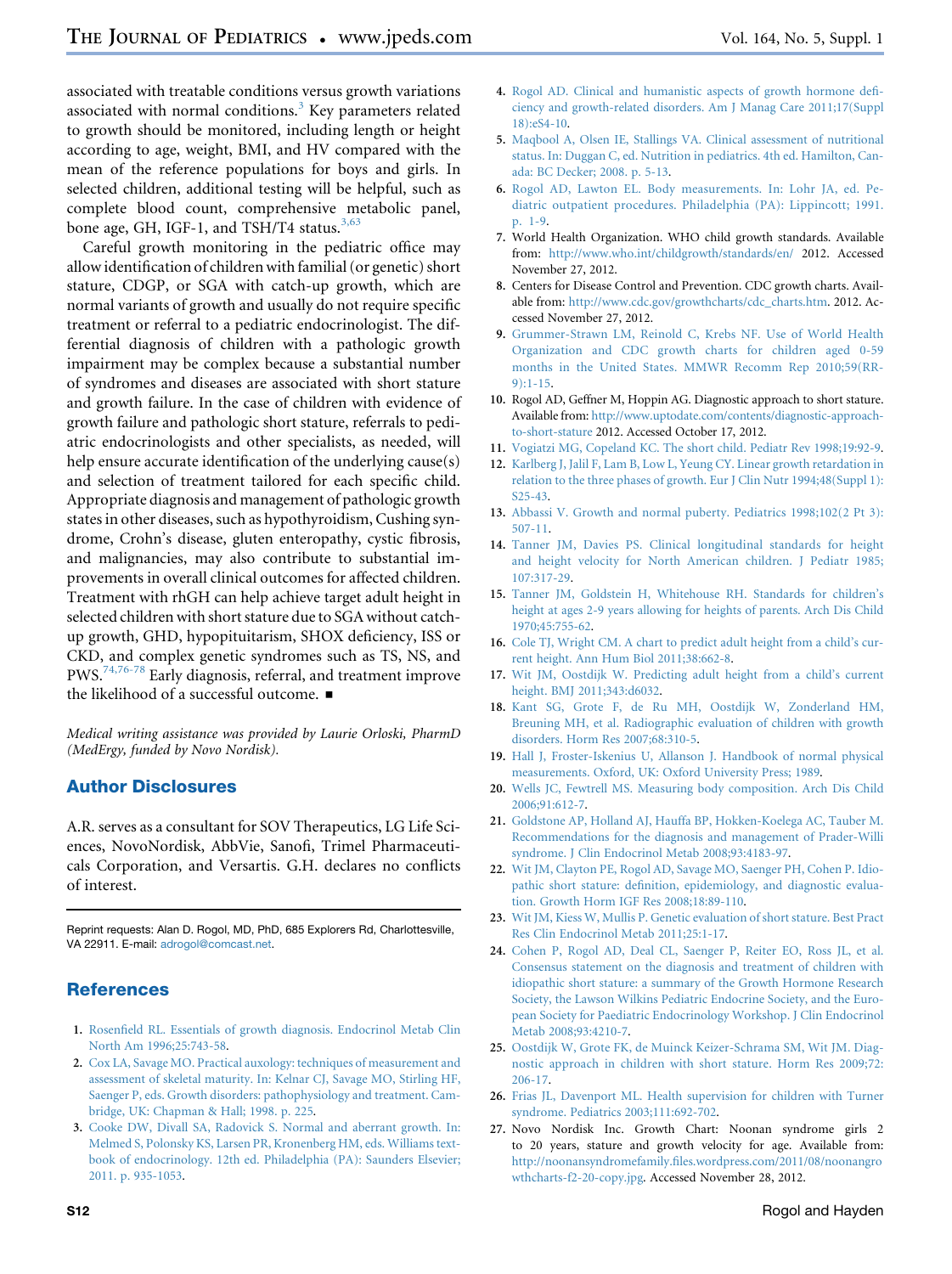- <span id="page-12-0"></span>28. Novo Nordisk Inc. Growth chart: Noonan syndrome boys 2 to 20 years, stature and growth velocity for age. Available from: [http://](http://noonansyndromefamily.files.wordpress.com/2011/08/noonangrowthcharts-m2-20-copy.jpg) [noonansyndromefamily.files.wordpress.com/2011/08/noonangrowth](http://noonansyndromefamily.files.wordpress.com/2011/08/noonangrowthcharts-m2-20-copy.jpg) [charts-m2-20-copy.jpg](http://noonansyndromefamily.files.wordpress.com/2011/08/noonangrowthcharts-m2-20-copy.jpg). Accessed November 28, 2012.
- 29. [Clayton AH. Symptoms related to the menstrual cycle: diagnosis, prev](http://refhub.elsevier.com/S0022-3476(14)00167-X/sref24)[alence, and treatment. J Psychiatr Pract 2008;14:13-21.](http://refhub.elsevier.com/S0022-3476(14)00167-X/sref24)
- 30. [Sisley S, Trujillo MV, Khoury J, Backeljauw P. Low incidence of pathol](http://refhub.elsevier.com/S0022-3476(14)00167-X/sref25)[ogy detection and high cost of screening in the evaluation of asymptom](http://refhub.elsevier.com/S0022-3476(14)00167-X/sref25)[atic short children. J Pediatr 2013;163:1045-51.](http://refhub.elsevier.com/S0022-3476(14)00167-X/sref25)
- 31. [Rovet J, Daneman D. Congenital hypothyroidism: a review of current](http://refhub.elsevier.com/S0022-3476(14)00167-X/sref26) [diagnostic and treatment practices in relation to neuropsychologic](http://refhub.elsevier.com/S0022-3476(14)00167-X/sref26) [outcome. Paediatr Drugs 2003;5:141-9](http://refhub.elsevier.com/S0022-3476(14)00167-X/sref26).
- 32. [Grote FK, Oostdijk W, de Muinck Keizer-Schrama SM, van](http://refhub.elsevier.com/S0022-3476(14)00167-X/sref27) [Dommelen P, van Buuren S, Dekker FW, et al. The diagnostic workup](http://refhub.elsevier.com/S0022-3476(14)00167-X/sref27) [of growth failure in secondary health care; an evaluation of consensus](http://refhub.elsevier.com/S0022-3476(14)00167-X/sref27) [guidelines. BMC Pediatr 2008;8:21.](http://refhub.elsevier.com/S0022-3476(14)00167-X/sref27)
- 33. [Stanhope R, Preece MA. Management of constitutional delay of growth](http://refhub.elsevier.com/S0022-3476(14)00167-X/sref28) [and puberty. Arch Dis Child 1988;63:1104-10.](http://refhub.elsevier.com/S0022-3476(14)00167-X/sref28)
- 34. [Rogol AD, Clark PA, Roemmich JN. Growth and pubertal development](http://refhub.elsevier.com/S0022-3476(14)00167-X/sref29) [in children and adolescents: effects of diet and physical activity. Am J](http://refhub.elsevier.com/S0022-3476(14)00167-X/sref29) [Clin Nutr 2000;72\(2 Suppl\):521S-8S.](http://refhub.elsevier.com/S0022-3476(14)00167-X/sref29)
- 35. [Clayton PE, Cianfarani S, Czernichow P, Johannsson G, Rapaport R,](http://refhub.elsevier.com/S0022-3476(14)00167-X/sref30) [Rogol A. Management of the child born small for gestational age through](http://refhub.elsevier.com/S0022-3476(14)00167-X/sref30) [to adulthood: a consensus statement of the International Societies of Pe](http://refhub.elsevier.com/S0022-3476(14)00167-X/sref30)[diatric Endocrinology and the Growth Hormone Research Society. J Clin](http://refhub.elsevier.com/S0022-3476(14)00167-X/sref30) [Endocrinol Metab 2007;92:804-10.](http://refhub.elsevier.com/S0022-3476(14)00167-X/sref30)
- 36. [Saenger P, Czernichow P, Hughes I, Reiter EO. Small for gestational age:](http://refhub.elsevier.com/S0022-3476(14)00167-X/sref31) [short stature and beyond. Endocr Rev 2007;28:219-51](http://refhub.elsevier.com/S0022-3476(14)00167-X/sref31).
- 37. [Butenandt O, Kunze D. Growth velocity in constitutional delay of](http://refhub.elsevier.com/S0022-3476(14)00167-X/sref32) [growth and development. J Pediatr Endocrinol Metab 2010;23:19-25.](http://refhub.elsevier.com/S0022-3476(14)00167-X/sref32)
- 38. [Olsen IE, Groveman SA, Lawson ML, Clark RH, Zemel BS. New intra](http://refhub.elsevier.com/S0022-3476(14)00167-X/sref33)[uterine growth curves based on United States data. Pediatrics 2010;](http://refhub.elsevier.com/S0022-3476(14)00167-X/sref33) [125:e214-24.](http://refhub.elsevier.com/S0022-3476(14)00167-X/sref33)
- 39. [Trotter TL, Hall JG. Health supervision for children with achondro](http://refhub.elsevier.com/S0022-3476(14)00167-X/sref34)[plasia. Pediatrics 2005;116:771-83.](http://refhub.elsevier.com/S0022-3476(14)00167-X/sref34)
- 40. [Hoover-Fong JE, McGready J, Schulze KJ, Barnes H, Scott CI. Weight for](http://refhub.elsevier.com/S0022-3476(14)00167-X/sref35) [age charts for children with achondroplasia. Am J Med Genet A 2007;](http://refhub.elsevier.com/S0022-3476(14)00167-X/sref35) [143A:2227-35](http://refhub.elsevier.com/S0022-3476(14)00167-X/sref35).
- 41. [Bondy CA. Care of girls and women with Turner syndrome: a guideline](http://refhub.elsevier.com/S0022-3476(14)00167-X/sref36) [of the Turner Syndrome Study Group. J Clin Endocrinol Metab 2007;92:](http://refhub.elsevier.com/S0022-3476(14)00167-X/sref36) [10-25](http://refhub.elsevier.com/S0022-3476(14)00167-X/sref36).
- 42. [Gravholt CH. Clinical practice in Turner syndrome. Nat Clin Pract En](http://refhub.elsevier.com/S0022-3476(14)00167-X/sref37)[docrinol Metab 2005;1:41-52](http://refhub.elsevier.com/S0022-3476(14)00167-X/sref37).
- 43. [Hjerrild BE, Mortensen KH, Gravholt CH. Turner syndrome and clinical](http://refhub.elsevier.com/S0022-3476(14)00167-X/sref38) [treatment. Br Med Bull 2008;86:77-93](http://refhub.elsevier.com/S0022-3476(14)00167-X/sref38).
- 44. [Pinsker JE. Clinical review: Turner syndrome: updating the paradigm of](http://refhub.elsevier.com/S0022-3476(14)00167-X/sref39) [clinical care. J Clin Endocrinol Metab 2012;97:E994-1003](http://refhub.elsevier.com/S0022-3476(14)00167-X/sref39).
- 45. [Cassidy SB, Driscoll DJ. Prader-Willi syndrome. Eur J Hum Genet 2009;](http://refhub.elsevier.com/S0022-3476(14)00167-X/sref40) [17:3-13](http://refhub.elsevier.com/S0022-3476(14)00167-X/sref40).
- 46. [Burman P, Ritzen EM, Lindgren AC. Endocrine dysfunction in Prader-](http://refhub.elsevier.com/S0022-3476(14)00167-X/sref41)[Willi syndrome: a review with special reference to GH. Endocr Rev 2001;](http://refhub.elsevier.com/S0022-3476(14)00167-X/sref41) [22:787-99.](http://refhub.elsevier.com/S0022-3476(14)00167-X/sref41)
- 47. [Carrel AL, Myers SE, Whitman BY, Eickhoff J, Allen DB. Long-term](http://refhub.elsevier.com/S0022-3476(14)00167-X/sref42) [growth hormone therapy changes the natural history of body composi](http://refhub.elsevier.com/S0022-3476(14)00167-X/sref42)[tion and motor function in children with Prader-Willi syndrome. J Clin](http://refhub.elsevier.com/S0022-3476(14)00167-X/sref42) [Endocrinol Metab 2010;95:1131-6.](http://refhub.elsevier.com/S0022-3476(14)00167-X/sref42)
- 48. [Miller JL, Lynn CH, Driscoll DC, Goldstone AP, Gold JA, Kimonis V,](http://refhub.elsevier.com/S0022-3476(14)00167-X/sref43) [et al. Nutritional phases in Prader-Willi syndrome. Am J Med Genet A](http://refhub.elsevier.com/S0022-3476(14)00167-X/sref43) [2011;155A:1040-9.](http://refhub.elsevier.com/S0022-3476(14)00167-X/sref43)
- 49. [Romano AA, Dana K, Bakker B, Davis DA, Hunold JJ, Jacobs J, et al.](http://refhub.elsevier.com/S0022-3476(14)00167-X/sref44) [Growth response, near-adult height, and patterns of growth and puberty](http://refhub.elsevier.com/S0022-3476(14)00167-X/sref44) [in patients with noonan syndrome treated with growth hormone. J Clin](http://refhub.elsevier.com/S0022-3476(14)00167-X/sref44) [Endocrinol Metab 2009;94:2338-44](http://refhub.elsevier.com/S0022-3476(14)00167-X/sref44).
- 50. [Romano AA, Allanson JE, Dahlgren J, Gelb BD, Hall B, Pierpont ME,](http://refhub.elsevier.com/S0022-3476(14)00167-X/sref45) [et al. Noonan syndrome: clinical features, diagnosis, and management](http://refhub.elsevier.com/S0022-3476(14)00167-X/sref45) [guidelines. Pediatrics 2010;126:746-59.](http://refhub.elsevier.com/S0022-3476(14)00167-X/sref45)
- 51. [Maroney SA, Cooley BC, Ferrel JP, Bonesho CE, Nielsen LV,](http://refhub.elsevier.com/S0022-3476(14)00167-X/sref46) [Johansen PB, et al. Absence of hematopoietic tissue factor pathway in-](http://refhub.elsevier.com/S0022-3476(14)00167-X/sref46)

[hibitor mitigates bleeding in mice with hemophilia. Proc Natl Acad](http://refhub.elsevier.com/S0022-3476(14)00167-X/sref46) [Sci U S A 2012;109:3927-31.](http://refhub.elsevier.com/S0022-3476(14)00167-X/sref46)

- 52. [Binder G. Short stature due to SHOX deficiency: genotype, phenotype,](http://refhub.elsevier.com/S0022-3476(14)00167-X/sref47) [and therapy. Horm Res Paediatr 2011;75:81-9.](http://refhub.elsevier.com/S0022-3476(14)00167-X/sref47)
- 53. [Mahan JD, Warady BA. Assessment and treatment of short stature in pe](http://refhub.elsevier.com/S0022-3476(14)00167-X/sref48)[diatric patients with chronic kidney disease: a consensus statement. Pe](http://refhub.elsevier.com/S0022-3476(14)00167-X/sref48)[diatr Nephrol 2006;21:917-30](http://refhub.elsevier.com/S0022-3476(14)00167-X/sref48).
- 54. [Mahesh S, Kaskel F. Growth hormone axis in chronic kidney disease. Pe](http://refhub.elsevier.com/S0022-3476(14)00167-X/sref49)[diatr Nephrol 2008;23:41-8.](http://refhub.elsevier.com/S0022-3476(14)00167-X/sref49)
- 55. [Nissel R, Lindberg A, Mehls O, Haffner D. Factors predicting the](http://refhub.elsevier.com/S0022-3476(14)00167-X/sref50) [near-final height in growth hormone-treated children and adoles](http://refhub.elsevier.com/S0022-3476(14)00167-X/sref50)[cents with chronic kidney disease. J Clin Endocrinol Metab 2008;](http://refhub.elsevier.com/S0022-3476(14)00167-X/sref50) [93:1359-65.](http://refhub.elsevier.com/S0022-3476(14)00167-X/sref50)
- 56. [Janjua HS, Mahan JD. Growth in chronic kidney disease. Adv Chronic](http://refhub.elsevier.com/S0022-3476(14)00167-X/sref51) [Kidney Dis 2011;18:324-31.](http://refhub.elsevier.com/S0022-3476(14)00167-X/sref51)
- 57. [Hodson EM, Willis NS, Craig JC. Growth hormone for children with](http://refhub.elsevier.com/S0022-3476(14)00167-X/sref52) [chronic kidney disease. Cochrane Database Syst Rev 2012;CD003264](http://refhub.elsevier.com/S0022-3476(14)00167-X/sref52).
- 58. [Savage MO, Beattie RM, Camacho-Hubner C, Walker-Smith JA,](http://refhub.elsevier.com/S0022-3476(14)00167-X/sref53) [Sanderson IR. Growth in Crohn's disease. Acta Paediatr Suppl 1999;](http://refhub.elsevier.com/S0022-3476(14)00167-X/sref53) [88:89-92.](http://refhub.elsevier.com/S0022-3476(14)00167-X/sref53)
- 59. [Umlawska W, Prusek-Dudkiewicz A. Growth retardation and delayed](http://refhub.elsevier.com/S0022-3476(14)00167-X/sref54) [puberty in children and adolescents with juvenile idiopathic arthritis.](http://refhub.elsevier.com/S0022-3476(14)00167-X/sref54) [Arch Med Sci 2010;6:19-23.](http://refhub.elsevier.com/S0022-3476(14)00167-X/sref54)
- 60. [Simon D, Bechtold S. Effects of growth hormone treatment on growth](http://refhub.elsevier.com/S0022-3476(14)00167-X/sref55) [in children with juvenile idiopathic arthritis. Horm Res 2009;72\(Suppl](http://refhub.elsevier.com/S0022-3476(14)00167-X/sref55) [1\):55-9.](http://refhub.elsevier.com/S0022-3476(14)00167-X/sref55)
- 61. [Olney RC. Mechanisms of impaired growth: effect of steroids on bone](http://refhub.elsevier.com/S0022-3476(14)00167-X/sref56) [and cartilage. Horm Res 2009;72\(Suppl 1\):30-5](http://refhub.elsevier.com/S0022-3476(14)00167-X/sref56).
- 62. [Tillmann V, Buckler JM, Kibirige MS, Price DA, Shalet SM, Wales JK,](http://refhub.elsevier.com/S0022-3476(14)00167-X/sref57) [et al. Biochemical tests in the diagnosis of childhood growth hormone](http://refhub.elsevier.com/S0022-3476(14)00167-X/sref57) [deficiency. J Clin Endocrinol Metab 1997;82:531-5.](http://refhub.elsevier.com/S0022-3476(14)00167-X/sref57)
- 63. [Rogol AD, Blethen SL, Sy JP, Veldhuis JD. Do growth hormone \(GH\)](http://refhub.elsevier.com/S0022-3476(14)00167-X/sref58) [serial sampling, insulin-like growth factor 1 \(IGF-1\) or auxological mea](http://refhub.elsevier.com/S0022-3476(14)00167-X/sref58)[surements have an advantage over GH stimulation testing in predicting](http://refhub.elsevier.com/S0022-3476(14)00167-X/sref58) [the linear growth response to GH therapy? Clin Endocrinol \(Oxf\) 2003;](http://refhub.elsevier.com/S0022-3476(14)00167-X/sref58) [58:229-37.](http://refhub.elsevier.com/S0022-3476(14)00167-X/sref58)
- 64. [GH Research Society. Consensus guidelines for the diagnosis and treat](http://refhub.elsevier.com/S0022-3476(14)00167-X/sref59)[ment of growth hormone \(GH\) deficiency in childhood and adolescence:](http://refhub.elsevier.com/S0022-3476(14)00167-X/sref59) [summary statement of the GH Research Society. J Clin Endocrinol](http://refhub.elsevier.com/S0022-3476(14)00167-X/sref59) [Metab 2000;85:3990-3.](http://refhub.elsevier.com/S0022-3476(14)00167-X/sref59)
- 65. [Cohen P, Germak J, Rogol AD, Weng W, Kappelgaard AM,](http://refhub.elsevier.com/S0022-3476(14)00167-X/sref60) [Rosenfeld RG. Variable degree of growth hormone \(GH\) and](http://refhub.elsevier.com/S0022-3476(14)00167-X/sref60) [insulin-like growth factor \(IGF\) sensitivity in children with idiopathic](http://refhub.elsevier.com/S0022-3476(14)00167-X/sref60) [short stature compared with GH-deficient patients: evidence from an](http://refhub.elsevier.com/S0022-3476(14)00167-X/sref60) [IGF-based dosing study of short children. J Clin Endocrinol Metab](http://refhub.elsevier.com/S0022-3476(14)00167-X/sref60) [2010;95:2089-98.](http://refhub.elsevier.com/S0022-3476(14)00167-X/sref60)
- 66. [Rose SR, Brown RS, Foley T, Kaplowitz PB, Kaye CI, Sundararajan S,](http://refhub.elsevier.com/S0022-3476(14)00167-X/sref61) [et al. Update of newborn screening and therapy for congenital hypothy](http://refhub.elsevier.com/S0022-3476(14)00167-X/sref61)[roidism. Pediatrics 2006;117:2290-303.](http://refhub.elsevier.com/S0022-3476(14)00167-X/sref61)
- 67. [LaFranchi SH. Approach to the diagnosis and treatment of neonatal hy](http://refhub.elsevier.com/S0022-3476(14)00167-X/sref62)[pothyroidism. J Clin Endocrinol Metab 2011;96:2959-67.](http://refhub.elsevier.com/S0022-3476(14)00167-X/sref62)
- 68. [Grasberger H, Refetoff S. Genetic causes of congenital](http://refhub.elsevier.com/S0022-3476(14)00167-X/sref63) [hypothyroidism due to dyshormonogenesis. Curr Opin Pediatr 2011;](http://refhub.elsevier.com/S0022-3476(14)00167-X/sref63) [23:421-8.](http://refhub.elsevier.com/S0022-3476(14)00167-X/sref63)
- 69. [Storr HL, Chan LF, Grossman AB, Savage MO. Paediatric Cushing's syn](http://refhub.elsevier.com/S0022-3476(14)00167-X/sref64)[drome: epidemiology, investigation and therapeutic advances. Trends](http://refhub.elsevier.com/S0022-3476(14)00167-X/sref64) [Endocrinol Metab 2007;18:167-74.](http://refhub.elsevier.com/S0022-3476(14)00167-X/sref64)
- 70. [Lebrethon MC, Grossman AB, Afshar F, Plowman PN, Besser GM,](http://refhub.elsevier.com/S0022-3476(14)00167-X/sref65) [Savage MO. Linear growth and final height after treatment for](http://refhub.elsevier.com/S0022-3476(14)00167-X/sref65) [Cushing's disease in childhood. J Clin Endocrinol Metab 2000;85:](http://refhub.elsevier.com/S0022-3476(14)00167-X/sref65) [3262-5](http://refhub.elsevier.com/S0022-3476(14)00167-X/sref65).
- 71. [Drori-Herishanu L, Lodish M, Verma S, Bimpaki E, Keil MF,](http://refhub.elsevier.com/S0022-3476(14)00167-X/sref66) [Horvath A, et al. The growth hormone receptor \(GHR\) polymorphism](http://refhub.elsevier.com/S0022-3476(14)00167-X/sref66) [in growth-retarded children with Cushing disease: lack of association](http://refhub.elsevier.com/S0022-3476(14)00167-X/sref66) [with growth and measures of the somatotropic axis. Horm Metab](http://refhub.elsevier.com/S0022-3476(14)00167-X/sref66) [Res 2010;42:194-7.](http://refhub.elsevier.com/S0022-3476(14)00167-X/sref66)
- 72. [Ranke MB. Towards a consensus on the definition of idiopathic short](http://refhub.elsevier.com/S0022-3476(14)00167-X/sref67) [stature. Horm Res 1996;45\(Suppl 2\):64-6](http://refhub.elsevier.com/S0022-3476(14)00167-X/sref67).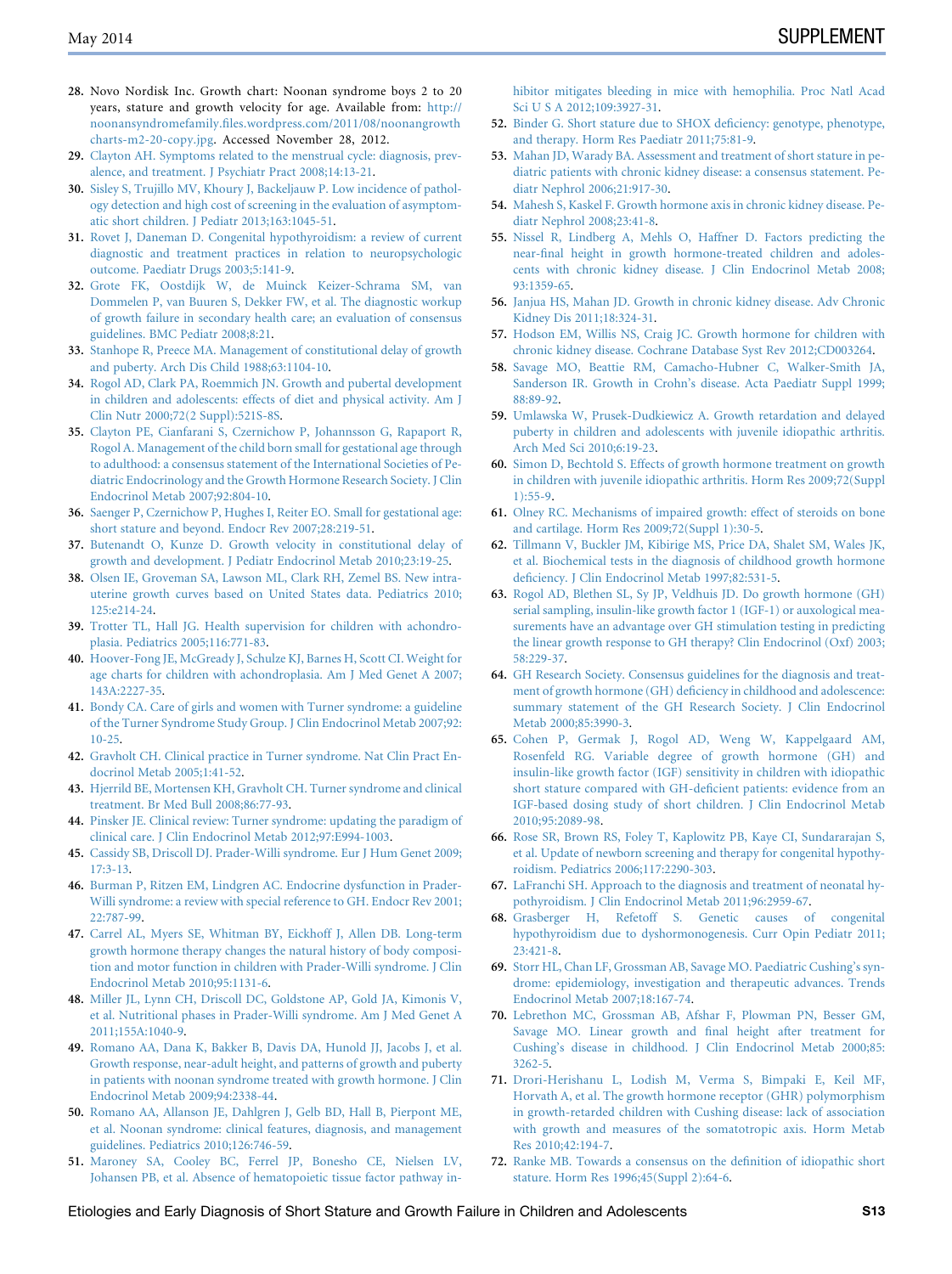- <span id="page-13-0"></span>73. [Bryant J, Baxter L, Cave CB, Milne R. Recombinant growth hormone for](http://refhub.elsevier.com/S0022-3476(14)00167-X/sref68) [idiopathic short stature in children and adolescents. Cochrane Database](http://refhub.elsevier.com/S0022-3476(14)00167-X/sref68) [Syst Rev 2007;CD004440.](http://refhub.elsevier.com/S0022-3476(14)00167-X/sref68)
- 74. [Cuttler L, Marinova D, Mercer MB, Connors A, Meehan R, Silvers JB.](http://refhub.elsevier.com/S0022-3476(14)00167-X/sref69) [Patient, physician, and consumer drivers: referrals for short stature](http://refhub.elsevier.com/S0022-3476(14)00167-X/sref69) [and access to specialty drugs. Med Care 2009;47:858-65](http://refhub.elsevier.com/S0022-3476(14)00167-X/sref69).
- 75. [Ross J, Czernichow P, Biller BM, Colao A, Reiter E, Kiess W. Growth](http://refhub.elsevier.com/S0022-3476(14)00167-X/sref70) [hormone: health considerations beyond height and gain. Pediatrics](http://refhub.elsevier.com/S0022-3476(14)00167-X/sref70) [2010;125:906-18.](http://refhub.elsevier.com/S0022-3476(14)00167-X/sref70)
- 76. [Richmond E, Rogol AD. Current indications for growth hormone ther](http://refhub.elsevier.com/S0022-3476(14)00167-X/sref71)[apy for children and adolescents. In: Hindmarsh PC, ed. Current indica](http://refhub.elsevier.com/S0022-3476(14)00167-X/sref71)[tions for growth hormone therapy. 2nd rev ed. Basel, Switzerland:](http://refhub.elsevier.com/S0022-3476(14)00167-X/sref71) [Karger; 2010. p. 92-108.](http://refhub.elsevier.com/S0022-3476(14)00167-X/sref71)
- 77. [Takeda A, Cooper K, Bird A, Baxter L, Frampton GK,](http://refhub.elsevier.com/S0022-3476(14)00167-X/sref72) [Gospodarevskaya E, et al. Recombinant human growth hormone for](http://refhub.elsevier.com/S0022-3476(14)00167-X/sref72) [the treatment of growth disorders in children: a systematic review and](http://refhub.elsevier.com/S0022-3476(14)00167-X/sref72) [economic evaluation. Health Technol Assess 2010;14:1-209](http://refhub.elsevier.com/S0022-3476(14)00167-X/sref72).
- 78. [Cook DM, Rose SR. A review of guidelines for use of growth hormone in](http://refhub.elsevier.com/S0022-3476(14)00167-X/sref73) [pediatric and transition patients. Pituitary 2012;15:301-10.](http://refhub.elsevier.com/S0022-3476(14)00167-X/sref73)
- 79. [van Dommelen P, Grote FK, Oostdijk W, de Muinck Keizer-](http://refhub.elsevier.com/S0022-3476(14)00167-X/sref74)[Schrama SM, Bouquet J, Hendriks JJ, et al. Growth monitoring to detect](http://refhub.elsevier.com/S0022-3476(14)00167-X/sref74) [children with cystic fibrosis. Horm Res 2009;72:218-24.](http://refhub.elsevier.com/S0022-3476(14)00167-X/sref74)
- 80. [Grote FK, Oostdijk W, de Muinck Keizer-Schrama SM, Dekker FW,](http://refhub.elsevier.com/S0022-3476(14)00167-X/sref75) [van Dommelen P, van Buuren S, et al. Referral patterns of children](http://refhub.elsevier.com/S0022-3476(14)00167-X/sref75)

[with poor growth in primary health care. BMC Public Health 2007;](http://refhub.elsevier.com/S0022-3476(14)00167-X/sref75) [7:77.](http://refhub.elsevier.com/S0022-3476(14)00167-X/sref75)

- 81. [Grote FK, van Dommelen P, Oostdijk W, de Muinck Keizer-](http://refhub.elsevier.com/S0022-3476(14)00167-X/sref76)[Schrama SM, Verkerk PH, Wit JM, et al. Developing evidence](http://refhub.elsevier.com/S0022-3476(14)00167-X/sref76)[based guidelines for referral for short stature. Arch Dis Child 2008;](http://refhub.elsevier.com/S0022-3476(14)00167-X/sref76) [93:212-7.](http://refhub.elsevier.com/S0022-3476(14)00167-X/sref76)
- 82. [Grimberg A, Kutikov JK, Cucchiara AJ. Sex differences in pa](http://refhub.elsevier.com/S0022-3476(14)00167-X/sref77)[tients referred for evaluation of poor growth. J Pediatr 2005;](http://refhub.elsevier.com/S0022-3476(14)00167-X/sref77) [146:212-6](http://refhub.elsevier.com/S0022-3476(14)00167-X/sref77).
- 83. [Grimberg A, Feemster KA, Pati S, Ramos M, Grundmeier R,](http://refhub.elsevier.com/S0022-3476(14)00167-X/sref78) [Cucchiara AJ, et al. Medically underserved girls receive less evaluation](http://refhub.elsevier.com/S0022-3476(14)00167-X/sref78) [for short stature. Pediatrics 2011;127:696-702.](http://refhub.elsevier.com/S0022-3476(14)00167-X/sref78)
- 84. [Kim SJ, Miller JL, Kuipers PJ, German JR, Beaudet AL, Sahoo T, et al.](http://refhub.elsevier.com/S0022-3476(14)00167-X/sref79) [Unique and atypical deletions in Prader-Willi syndrome reveal distinct](http://refhub.elsevier.com/S0022-3476(14)00167-X/sref79) [phenotypes. Eur J Hum Genet 2012;20:283-90.](http://refhub.elsevier.com/S0022-3476(14)00167-X/sref79)
- 85. [Lee PA, Ross J, Germak JA, Gut R. Effect of 4 years of growth hormone](http://refhub.elsevier.com/S0022-3476(14)00167-X/sref80) [therapy in children with Noonan syndrome in the American Norditro](http://refhub.elsevier.com/S0022-3476(14)00167-X/sref80)[pin Studies: Web-Enabled Research \(ANSWER\) Program registry. Int J](http://refhub.elsevier.com/S0022-3476(14)00167-X/sref80) [Pediatr Endocrinol 2012;2012:15.](http://refhub.elsevier.com/S0022-3476(14)00167-X/sref80)
- 86. [Butler MG, Sturich J, Lee J, Myers SE, Whitman BY, Gold JA, et al.](http://refhub.elsevier.com/S0022-3476(14)00167-X/sref81) [Growth standards of infants with Prader-Willi syndrome. Pediatrics](http://refhub.elsevier.com/S0022-3476(14)00167-X/sref81) [2011;127:687-95.](http://refhub.elsevier.com/S0022-3476(14)00167-X/sref81)
- 87. [Horton WA, Rotter JI, Rimoin DL, Scott CI, Hall JG. Standard growth](http://refhub.elsevier.com/S0022-3476(14)00167-X/sref82) [curves for achondroplasia. J Pediatr 1978;93:435-8.](http://refhub.elsevier.com/S0022-3476(14)00167-X/sref82)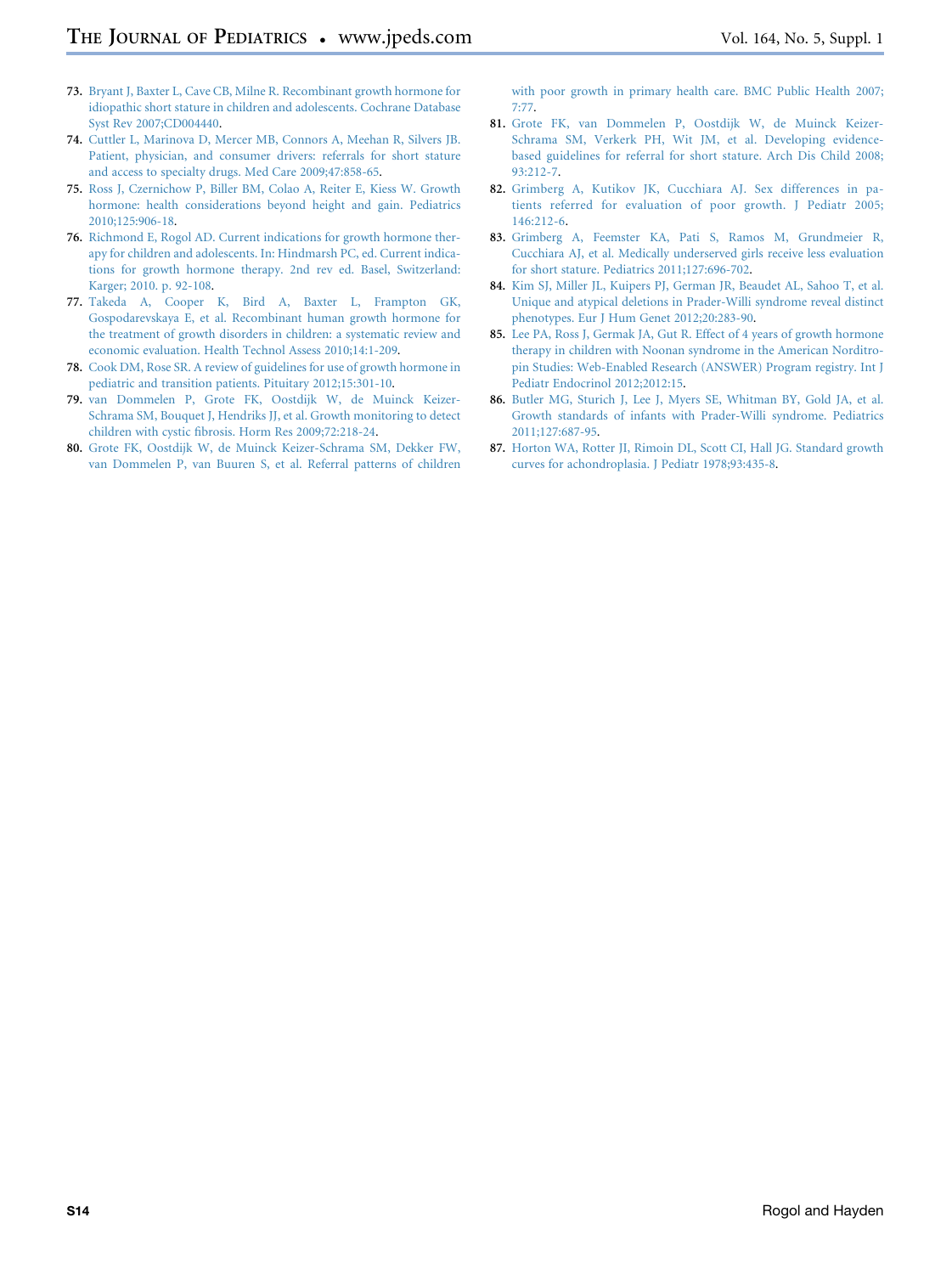<span id="page-14-0"></span>

Figure 4. TS growth chart.<sup>[28](#page-12-0)</sup> (Adapted with permission from<br>[https://mygrowthcharts.com.](https://mygrowthcharts.com) Copyright © 2004-2013 Medda LLC.)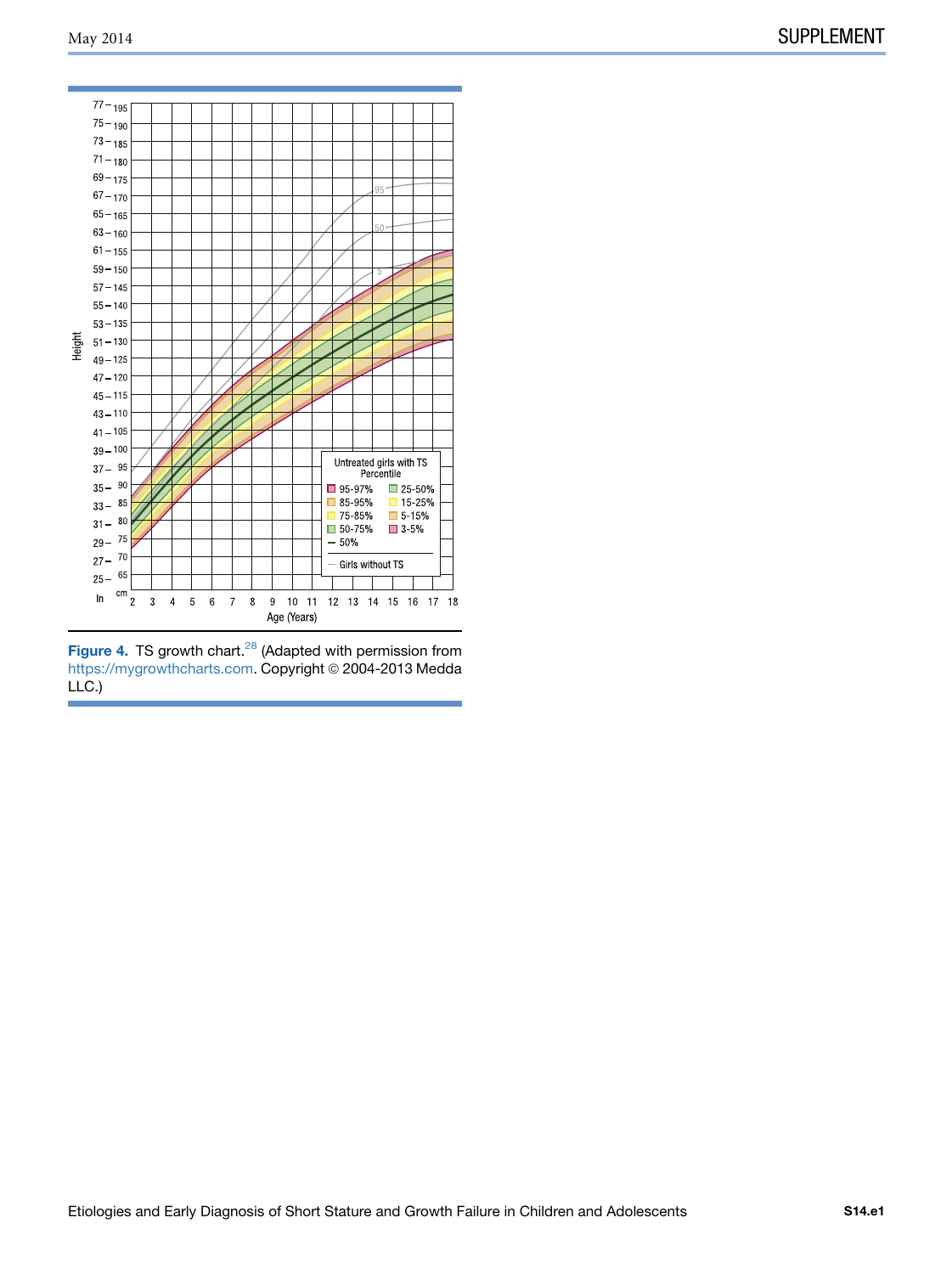

Figure 5. Standardized length charts for infants with PWS (aged 0-36 months).<sup>[86](#page-13-0)</sup> Dotted line indicates normative 50th percentile. (Reproduced with permission from Butler MG, Sturich J, Lee J, Myers SE, Whitman BY, Gold JA, et al. Growth standards of infants with Prader-Willi syndrome. Pediatrics 2011; 127:687-95. Copyright @ 2011 American Academy of Pediatrics.)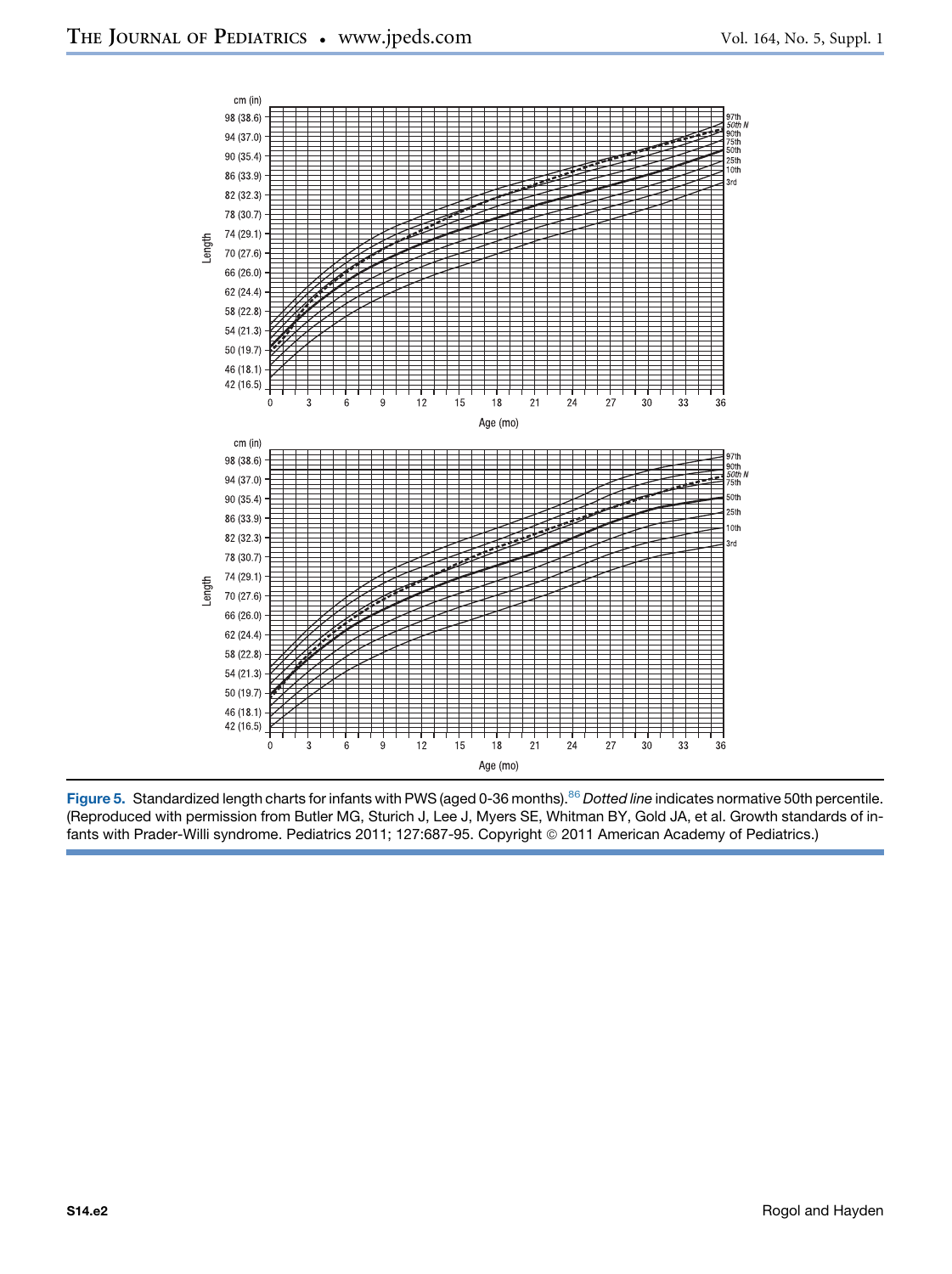

Figure 6. Extremity–trunk disproportions in short stature due to SHOX deficiency.<sup>[50](#page-12-0)</sup> (Reproduced with permission from Binder G. Short stature due to SHOX deficiency: genotype, phenotype, and therapy. Horm Res Paediatr 2011; 75:81-9. Copyright © 2011 Karger Publishers, Basel, Switzerland.)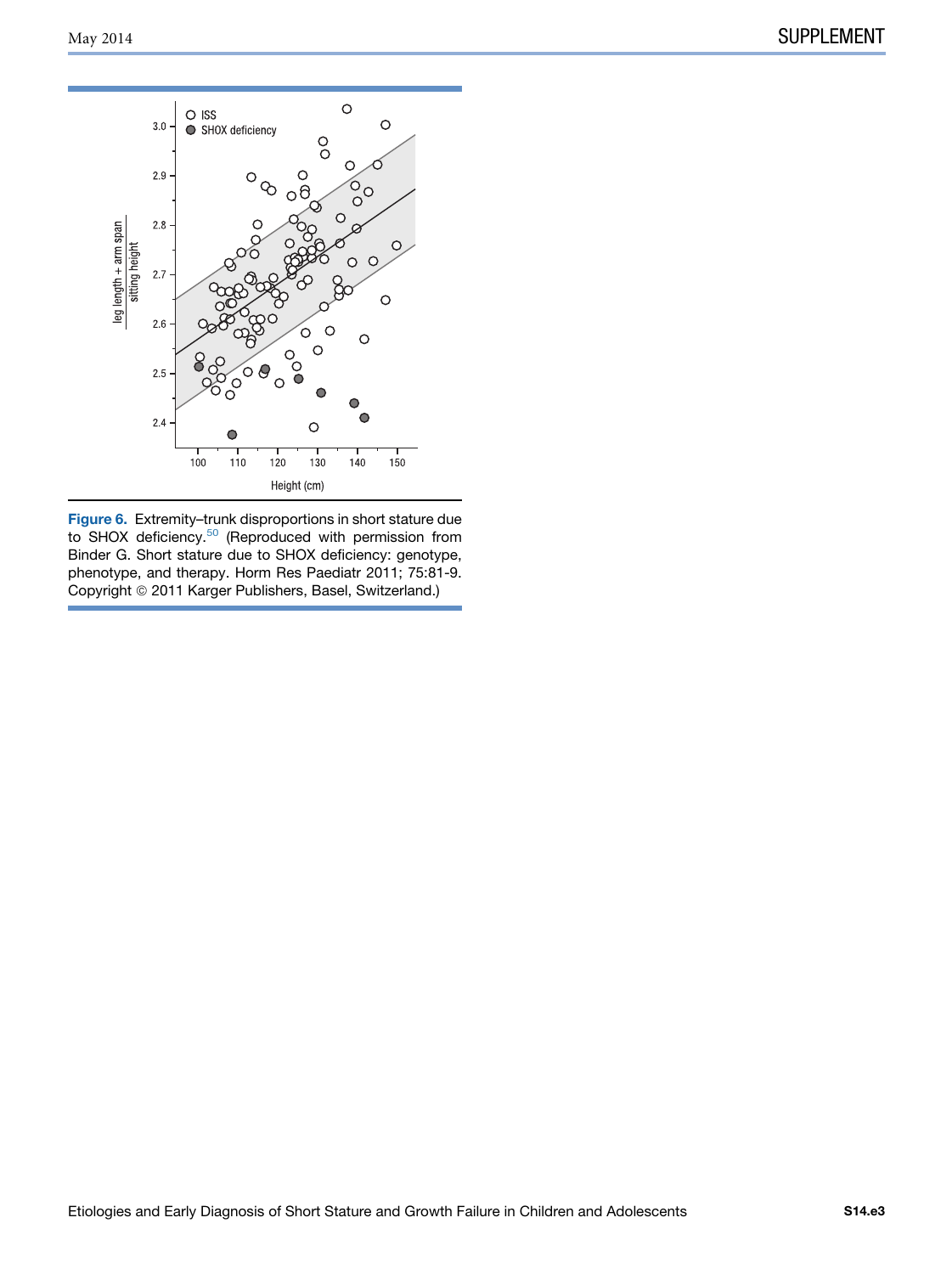<span id="page-17-0"></span>

Figure 7. Achondroplasia growth chart for A, boys and B, girls.<sup>[39,87](#page-12-0)</sup> (Reproduced with permission from Trotter TL, Hall JG. Health supervision for children with achondroplasia. Pediatrics 2005; 116:771-83. Copyright © 2011 American Academy of Pediatrics.)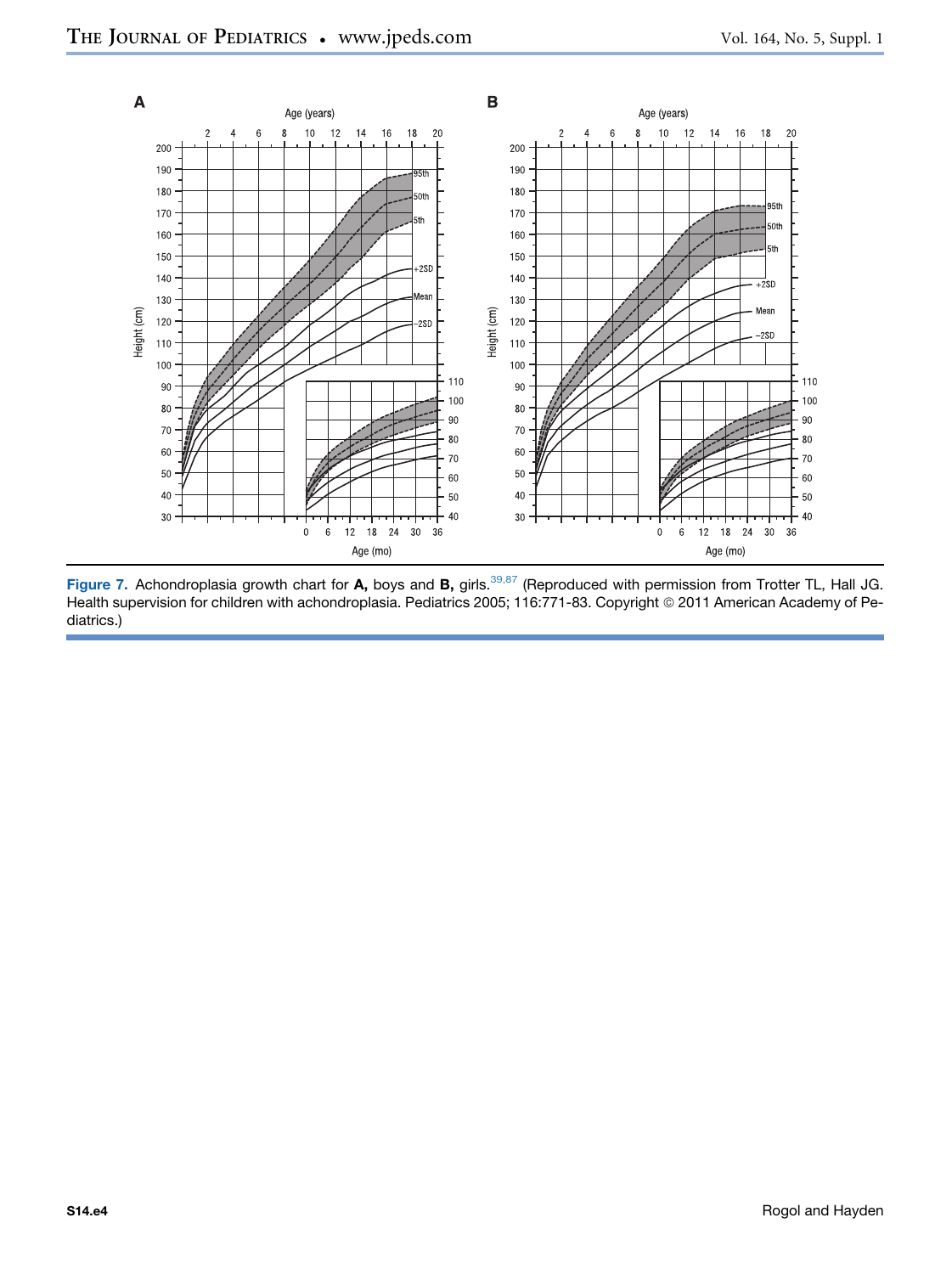<span id="page-18-0"></span>

Figure 8. Intrauterine growth curves and SGA assessment for A, boys and B, girls.<sup>[38](#page-12-0)</sup> (Reproduced with permission from Olsen IE, Groveman SA, Lawson ML, Clark RH, Zemel BS. New intrauterine growth curves based on United States data. Pediatrics 2010; 125:e214-24. Copyright © 2010 American Academy of Pediatrics.)